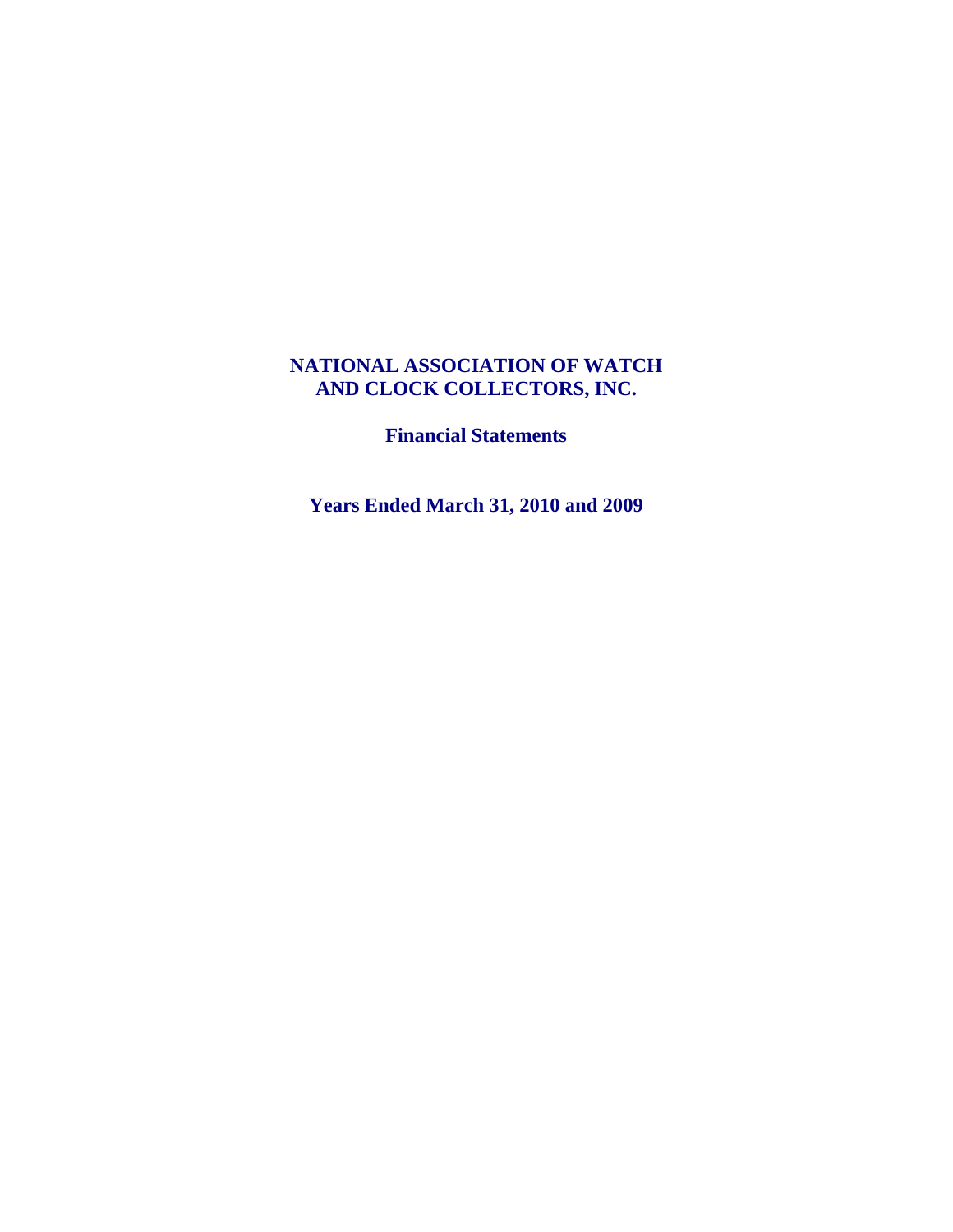# NATIONAL ASSOCIATION OF WATCH AND CLOCK COLLECTORS, INC.

# **CONTENTS**

# Independent Auditors' Report

| <b>Financial Statements:</b>                                                               |             |
|--------------------------------------------------------------------------------------------|-------------|
| <b>Statements of Financial Position</b>                                                    | Exhibit "A" |
| <b>Statements of Activities</b>                                                            | Exhibit "B" |
| <b>Statements of Cash Flows</b>                                                            | Exhibit "C" |
| Notes to Financial Statements                                                              | Exhibit "D" |
| Independent Auditors' Report on Information Accompanying<br>The Basic Financial Statements |             |
| <b>Schedule of Program Activities</b>                                                      | Exhibit "E" |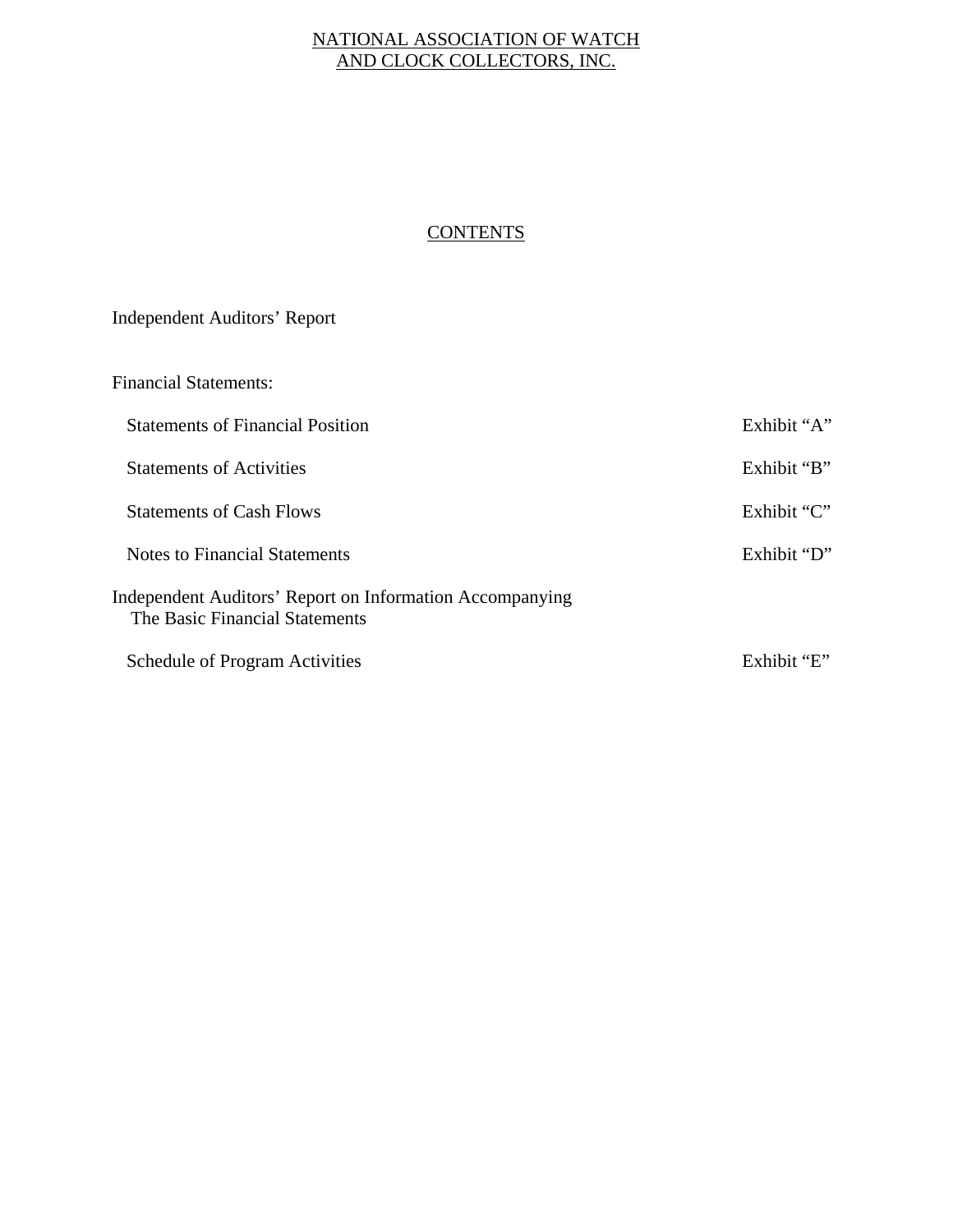# INDEPENDENT AUDITORS' REPORT

To the Board of Directors National Association of Watch and Clock Collectors, Inc. Columbia, Pennsylvania

 We have audited the accompanying statement of financial position of the NATIONAL ASSOCIATION OF WATCH AND CLOCK COLLECTORS, INC. (a non-profit corporation) as of March 31, 2010, and the related statements of activities and cash flows for the year then ended. These financial statements are the responsibility of the Corporation's management. Our responsibility is to express an opinion on these financial statements based on our audit. The financial statements of the National Association of Watch and Clock Collectors, Inc. as of March 31, 2009 were audited by other auditors whose report, dated May 27, 2009, expressed an unqualified opinion on those statements.

 We conducted our audit in accordance with auditing standards generally accepted in the United States of America. Those standards require that we plan and perform the audit to obtain reasonable assurance about whether the financial statements are free of material misstatement. An audit includes examining, on a test basis, evidence supporting the amounts and disclosures in the financial statements. An audit also includes assessing the accounting principles used and significant estimates made by management, as well as evaluating the overall financial statement presentation. We believe that our audit provides a reasonable basis for our opinion.

 In our opinion, the March 31, 2010 financial statements referred to above present fairly, in all material respects, the financial position of the National Association of Watch and Clock Collectors, Inc., as of March 31, 2010, and the changes in its net assets and its cash flows for the year then ended, in conformity with accounting principles generally accepted in the United States of America.

Rose Busher Falk & Company, UP

June 9, 2010 **ROSS BUEHLER FALK & COMPANY, LLP**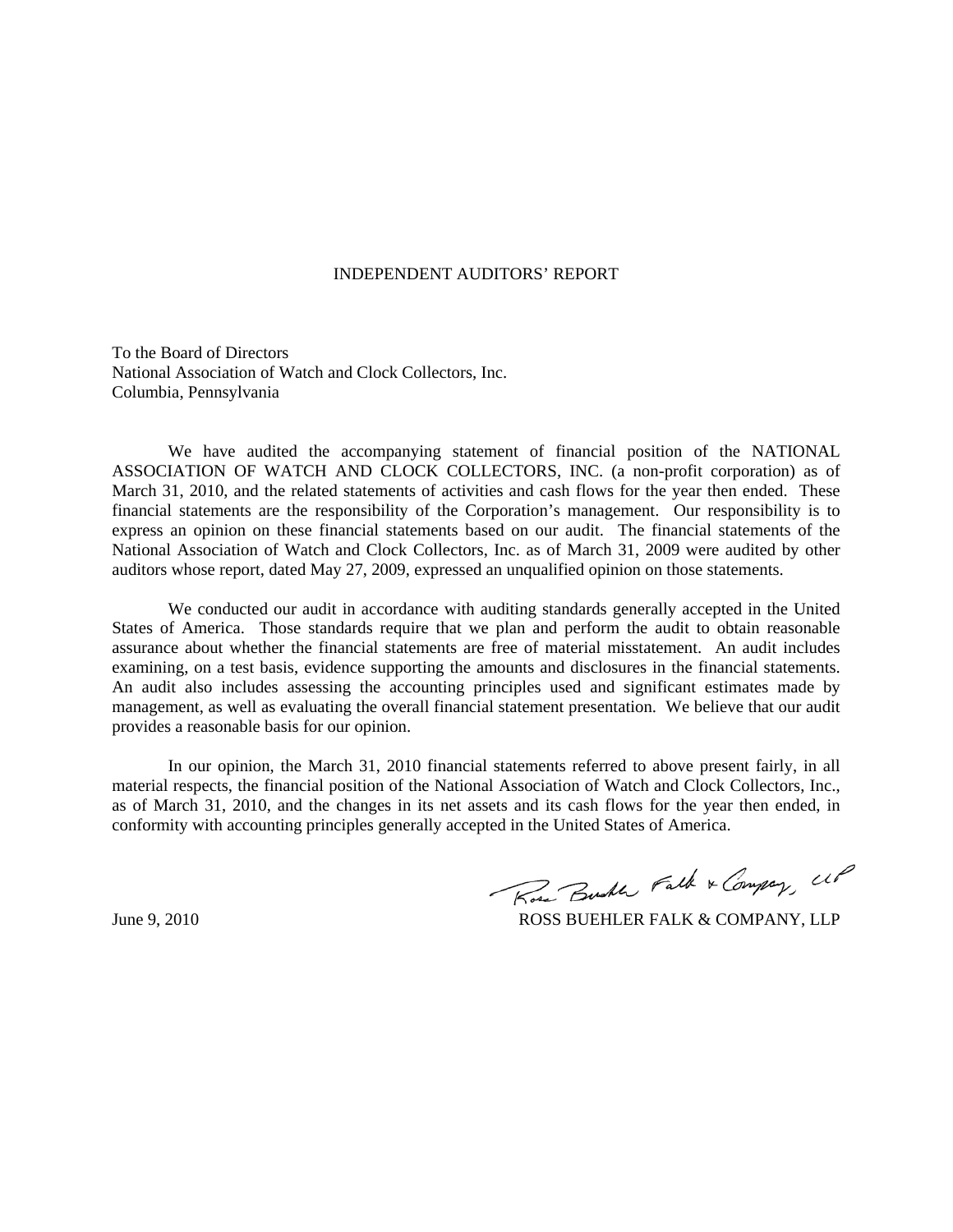# NATIONAL ASSOCIATION OF WATCH AND CLOCK COLLECTORS, INC.

# STATEMENTS OF FINANCIAL POSITION

# MARCH 31, 2010 AND 2009

|                                                                   | 2010 |              | 2009 |             |
|-------------------------------------------------------------------|------|--------------|------|-------------|
| <b>ASSETS</b>                                                     |      |              |      |             |
| <b>CURRENT</b>                                                    |      |              |      |             |
| Cash and cash equivalents                                         | \$   | 115,009      | \$   | 152,348     |
| Gift shop inventory                                               |      | 34,213       |      | 35,055      |
| Accrued interest receivable                                       |      | 1,615        |      | 2,357       |
| Receivable - other                                                |      | 42,369       |      | 17,365      |
| Pledge receivables                                                |      | 9,742        |      | 11,000      |
| Prepaid and deferred expenses                                     |      | 128,072      |      | 117,935     |
| <b>Total Current Assets</b>                                       |      | 331,020      |      | 336,060     |
| <b>OTHER ASSETS</b>                                               |      |              |      |             |
| Cash and cash equivalents held for endowment                      |      | 69,610       |      | 47,429      |
| Cash and cash equivalents restricted for other long-term purposes |      | 2,891        |      | 2,884       |
| Scholarship fund investments                                      |      | 29,037       |      | 20,773      |
| Investments held for endowment                                    |      | 335,501      |      | 336,213     |
| Other investments                                                 |      | 1,464,441    |      | 1,029,500   |
| Pledge receivables, net current portion                           |      | 19,001       |      | 27,387      |
| Gift shop inventory, net current portion                          |      | 43,219       |      | 21,460      |
| <b>Total Other Assets</b>                                         |      | 1,963,700    |      | 1,485,646   |
| PROPERTY AND EQUIPMENT                                            |      |              |      |             |
| Land                                                              |      | 53,800       |      | 53,800      |
| Building and improvements                                         |      | 9,018,186    |      | 9,006,014   |
| Office furniture and equipment                                    |      | 543,663      |      | 523,552     |
| Museum equipment                                                  |      | 635,841      |      | 635,841     |
| School equipment                                                  |      | 351,111      |      | 332,601     |
|                                                                   |      | 10,602,601   |      | 10,551,808  |
| Less: accumulated depreciation                                    |      | (4,598,419)  |      | (4,249,401) |
|                                                                   |      |              |      |             |
|                                                                   |      | 6,004,182    |      | 6,302,407   |
| <b>Total Assets</b>                                               |      | \$ 8,298,902 |      | \$8,124,113 |

The accompanying notes are an integral part of the financial statements.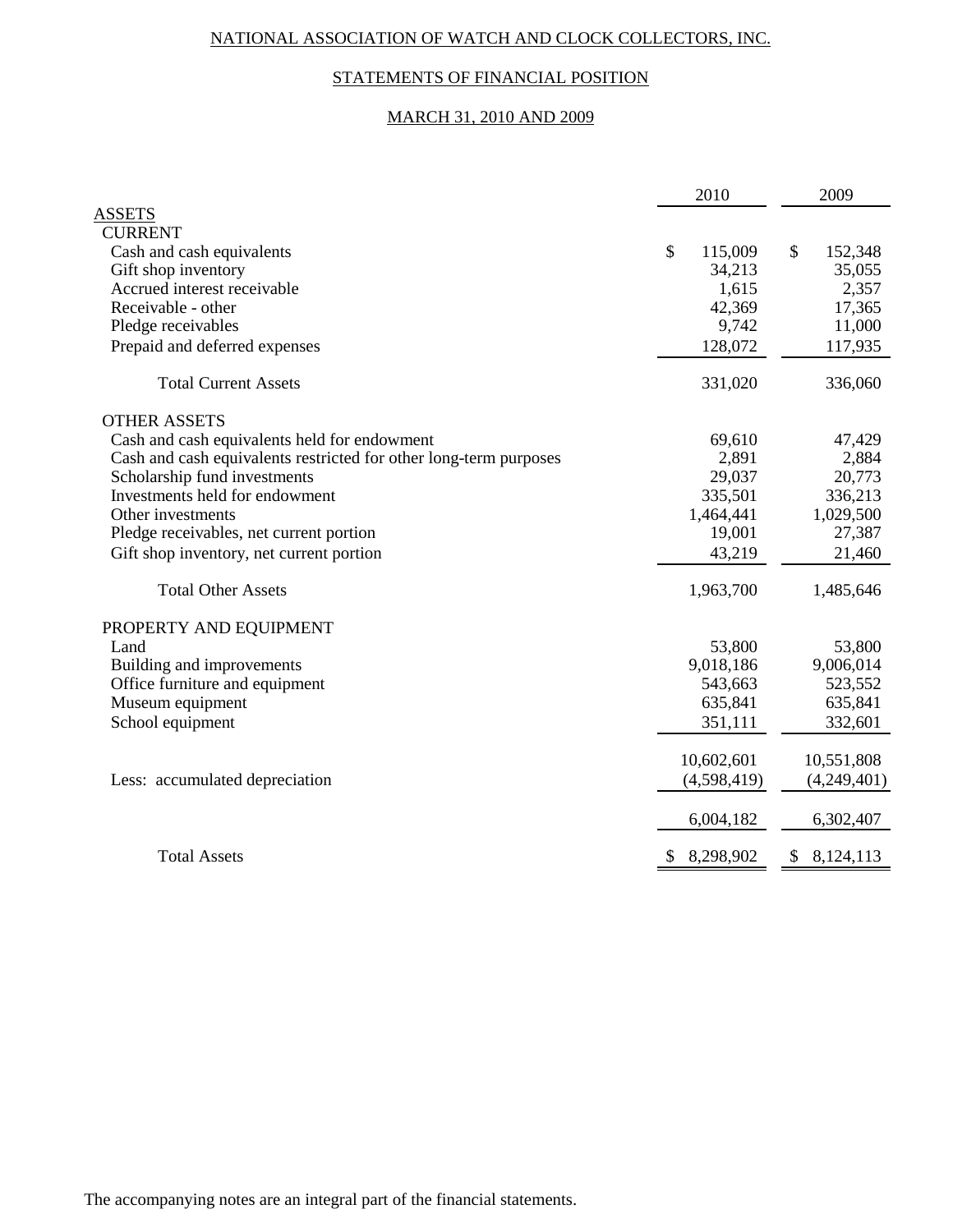|                                                                                                                                  | 2010                                                                       | 2009                                                           |
|----------------------------------------------------------------------------------------------------------------------------------|----------------------------------------------------------------------------|----------------------------------------------------------------|
| <b>LIABILITIES AND NET ASSETS</b><br><b>CURRENT</b>                                                                              |                                                                            |                                                                |
| Capital lease, current portion<br>Unearned revenue<br>Accounts payable<br>Accrued expenses<br>Temporary chapter savings deposits | $\boldsymbol{\mathsf{S}}$<br>4,584<br>62,714<br>122,542<br>90,085<br>2,500 | $\mathcal{S}$<br>4,261<br>87,732<br>88,714<br>75,550<br>44,000 |
| <b>Total Current Liabilities</b>                                                                                                 | 282,425                                                                    | 300,257                                                        |
|                                                                                                                                  |                                                                            |                                                                |
| <b>LONG-TERM LIABILITIES</b>                                                                                                     |                                                                            |                                                                |
| Capital lease obligation                                                                                                         | 12,088                                                                     | 16,672                                                         |
| <b>Total Liabilities</b>                                                                                                         | 294,513                                                                    | 316,929                                                        |
| <b>NET ASSETS</b><br>Unrestricted                                                                                                |                                                                            |                                                                |
| General                                                                                                                          | 6,530,779                                                                  | 6,615,400                                                      |
| Board designated                                                                                                                 | 857,847                                                                    | 611,775                                                        |
| Temporarily restricted                                                                                                           | 210,652                                                                    | 196,367                                                        |
| Permanently restricted                                                                                                           | 405,111                                                                    | 383,642                                                        |
| <b>Total Net Assets</b>                                                                                                          | 8,004,389                                                                  | 7,807,184                                                      |
| <b>Total Liabilities and Net Assets</b>                                                                                          | \$<br>8,298,902                                                            | \$<br>8,124,113                                                |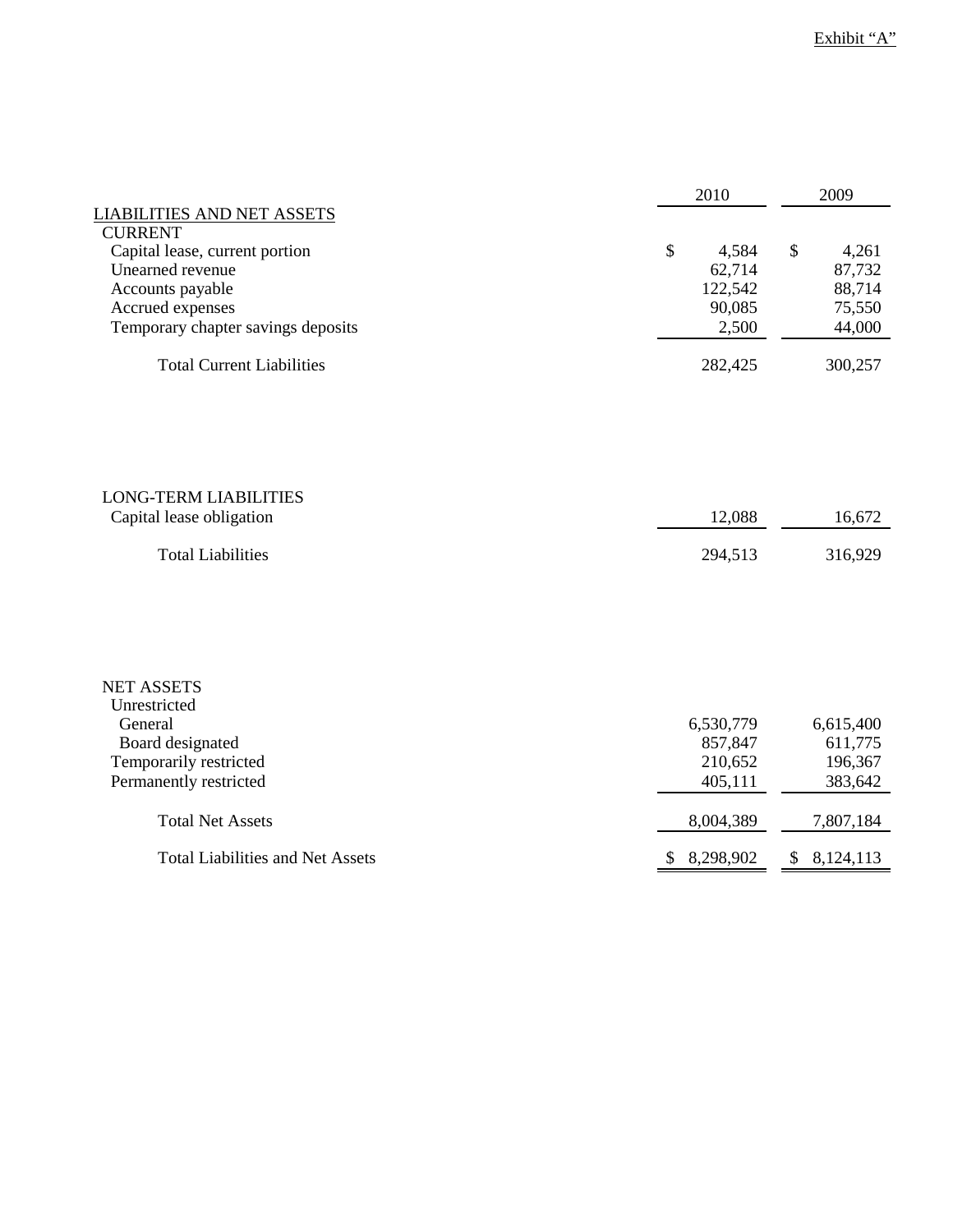# STATEMENTS OF ACTIVITIES Page 1 of 3

# FOR THE YEARS ENDED MARCH 31, 2010 AND 2009

|                                                                            | 2010                      | 2009               |
|----------------------------------------------------------------------------|---------------------------|--------------------|
| <b>UNRESTRICTED NET ASSETS</b>                                             |                           |                    |
| Support and revenue:                                                       |                           |                    |
| Membership dues                                                            | $\mathbb{S}$<br>1,264,424 | 1,279,330<br>$\$\$ |
| Life member receipts (dues transfers), net                                 | (16,940)                  | (14,253)           |
| <b>MART</b> receipts                                                       | 159,005                   | 177,097            |
| Donations                                                                  | 131,042                   | 93,209             |
| Investment income                                                          | 35,003                    | 85,456             |
| Tuition and registration fees                                              | 419,232                   | 242,209            |
| Field suitcase workshop income                                             | 65,875                    | 63,360             |
| Net proceeds from national convention                                      | 34,544                    | 45,571             |
| Miscellaneous income                                                       | 81,825                    | 58,938             |
|                                                                            | 24,331                    | 46,142             |
| Gift shop and school sales (net of cost of sales of \$95,865 and \$65,456) |                           |                    |
| Museum admissions                                                          | 47,432                    | 60,066             |
|                                                                            | 2,245,773                 | 2,137,125          |
| Net assets released from restrictions                                      | 78,141                    | 68,237             |
|                                                                            |                           |                    |
| <b>Total Support and Revenue</b>                                           | 2,323,914                 | 2,205,362          |
| Expenses:                                                                  |                           |                    |
| Program services:                                                          |                           |                    |
| Salaries and wages                                                         | 720,176                   | 678,504            |
| Employee benefits and payroll taxes                                        | 175,099                   | 143,483            |
| <b>Bulletin printing</b>                                                   | 121,556                   | 139,476            |
| <b>MART</b> printing                                                       | 32,177                    | 38,468             |
| Other printing and postage                                                 | 7,952                     | 7,383              |
| Distribution of publications                                               | 103,606                   | 108,377            |
| Director and staff travel                                                  | 11,183                    | 9,636              |
| Committees and conferences                                                 | 521                       | 1,045              |
| Field suitcase workshop                                                    | 59,254                    | 55,046             |
| Scholarships                                                               | 850                       | 4,610              |
| Supplies                                                                   | 29,408                    | 30,747             |
| Utilities and telephone                                                    | 110,153                   | 135,170            |
| Equipment rental and maintenance                                           | 40,782                    | 55,230             |
| Insurance                                                                  | 6,809                     | 6,169              |
| Depreciation                                                               | 227,422                   | 222,185            |
| Exhibits and advertising                                                   | 35,445                    | 33,348             |
| Accession                                                                  |                           |                    |
| Professional services                                                      | 29,067                    | 21,939             |
|                                                                            | 20,795                    | 35,543             |
| Miscellaneous                                                              | 37,002                    | 31,640             |
| <b>Total Program Services</b>                                              | \$1,769,257               | 1,757,999<br>\$    |

The accompanying notes are an integral part of the financial statements.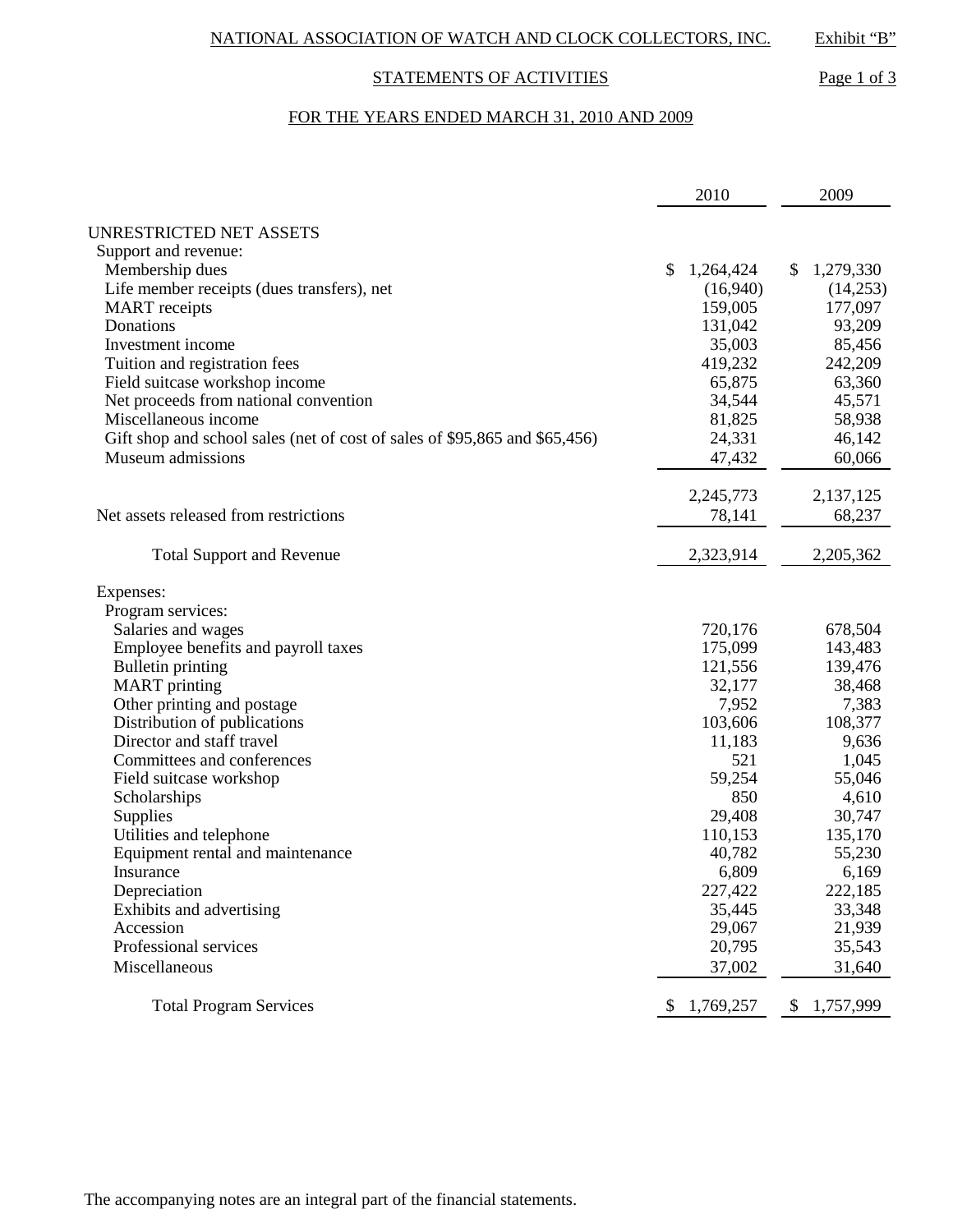# STATEMENTS OF ACTIVITIES Page 2 of 3

# FOR THE YEARS ENDED MARCH 31, 2010 AND 2009

|                                                                           |    | 2010<br>2009 |               |            |
|---------------------------------------------------------------------------|----|--------------|---------------|------------|
| <b>UNRESTRICTED NET ASSETS (Continued)</b>                                |    |              |               |            |
| Expenses (Continued):                                                     |    |              |               |            |
| Supporting services:                                                      |    |              |               |            |
| General and administrative:                                               |    |              |               |            |
| Salaries and wages                                                        | \$ | 255,342      | \$            | 285,570    |
| Employee benefits and payroll taxes                                       |    | 95,177       |               | 96,282     |
| Director and staff travel                                                 |    | 39,387       |               | 47,371     |
| Committees                                                                |    | 5,607        |               | 2,379      |
| Supplies                                                                  |    | 9,390        |               | 16,154     |
| Utilities and telephone                                                   |    | 8,042        |               | 6,587      |
| Equipment rental and maintenance                                          |    | 19,630       |               | 17,084     |
| Building rental and maintenance                                           |    | 43,936       |               | 46,319     |
| Insurance                                                                 |    | 21,296       |               | 19,113     |
| Printing and postage                                                      |    | 30,255       |               | 35,427     |
| Depreciation                                                              |    | 121,597      |               | 108,693    |
| Professional services                                                     |    | 57,467       |               | 74,883     |
| Telemarketing                                                             |    | 16,803       |               | 36,565     |
| Website hosting                                                           |    | 22,312       |               | 11,945     |
| Interest expense                                                          |    | 1,390        |               | 950        |
| Miscellaneous                                                             |    | 23,709       |               | 24,127     |
|                                                                           |    | 771,340      |               | 829,449    |
| Fundraising:                                                              |    |              |               |            |
| Salaries and wages                                                        |    | 49,195       |               | 46,587     |
| Employee benefits and payroll taxes                                       |    | 2,725        |               | 2,434      |
| Director and staff travel                                                 |    |              |               | 572        |
| Printing and postage                                                      |    | 2,742        |               | 7,093      |
| Professional services                                                     |    | 5,500        |               | 5,600      |
| Miscellaneous                                                             |    | 2,575        |               | 2,944      |
|                                                                           |    | 62,737       |               | 65,230     |
| <b>Total Supporting Services</b>                                          |    | 834,077      |               | 894,679    |
| <b>Total Expenses</b>                                                     |    | 2,603,334    |               | 2,652,678  |
| DECREASE IN UNRESTRICTED NET ASSETS BEFORE<br><b>CAPITAL TRANSACTIONS</b> |    | (279, 420)   |               | (447,316)  |
|                                                                           |    |              |               |            |
| <b>CAPITAL TRANSACTIONS</b>                                               |    |              |               |            |
| Net unrealized and realized gain (loss) on investments                    |    | 440,671      |               | (391,699)  |
| INCREASE (DECREASE) IN UNRESTRICTED NET ASSETS                            | \$ | 161,251      | $\mathcal{S}$ | (839, 015) |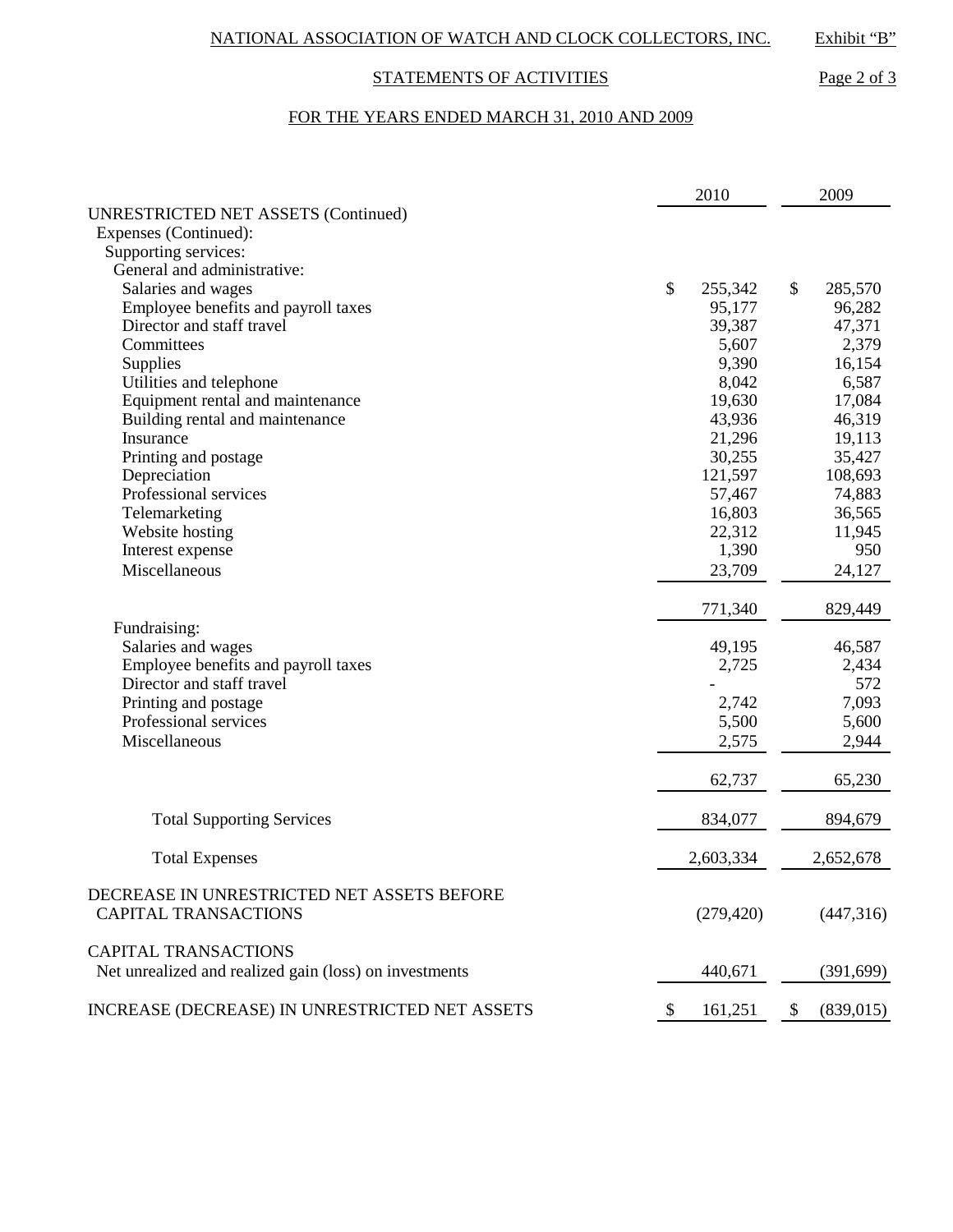# STATEMENTS OF ACTIVITIES Page 3 of 3

# FOR THE YEARS ENDED MARCH 31, 2010 AND 2009

|                                                 | 2010         |    | 2009       |  |
|-------------------------------------------------|--------------|----|------------|--|
| TEMPORARILY RESTRICTED NET ASSETS               |              |    |            |  |
| Donations                                       | \$<br>52,384 | \$ | 33,706     |  |
| Investment income                               | 1,227        |    | 2,612      |  |
| Silent auction income                           | 6,328        |    | 8,749      |  |
| Book sales                                      | 20,169       |    |            |  |
| Net unrealized and realized loss on investments | 12,318       |    | (18,935)   |  |
| Restrictions satisfied by payments              | (78, 141)    |    | (68, 237)  |  |
| INCREASE (DECREASE) IN TEMPORARILY RESTRICTED   |              |    |            |  |
| <b>NET ASSETS</b>                               | 14,285       |    | (42, 105)  |  |
| PERMANENTLY RESTRICTED NET ASSETS               |              |    |            |  |
| Donations                                       | 21,669       |    | 159,418    |  |
| <b>INCREASE (DECREASE) IN NET ASSETS</b>        | 197,205      |    | (721, 702) |  |
| <b>NET ASSETS</b>                               |              |    |            |  |
| Beginning of year                               | 7,807,184    |    | 8,528,886  |  |
| End of year                                     | 8,004,389    | S  | 7,807,184  |  |
|                                                 |              |    |            |  |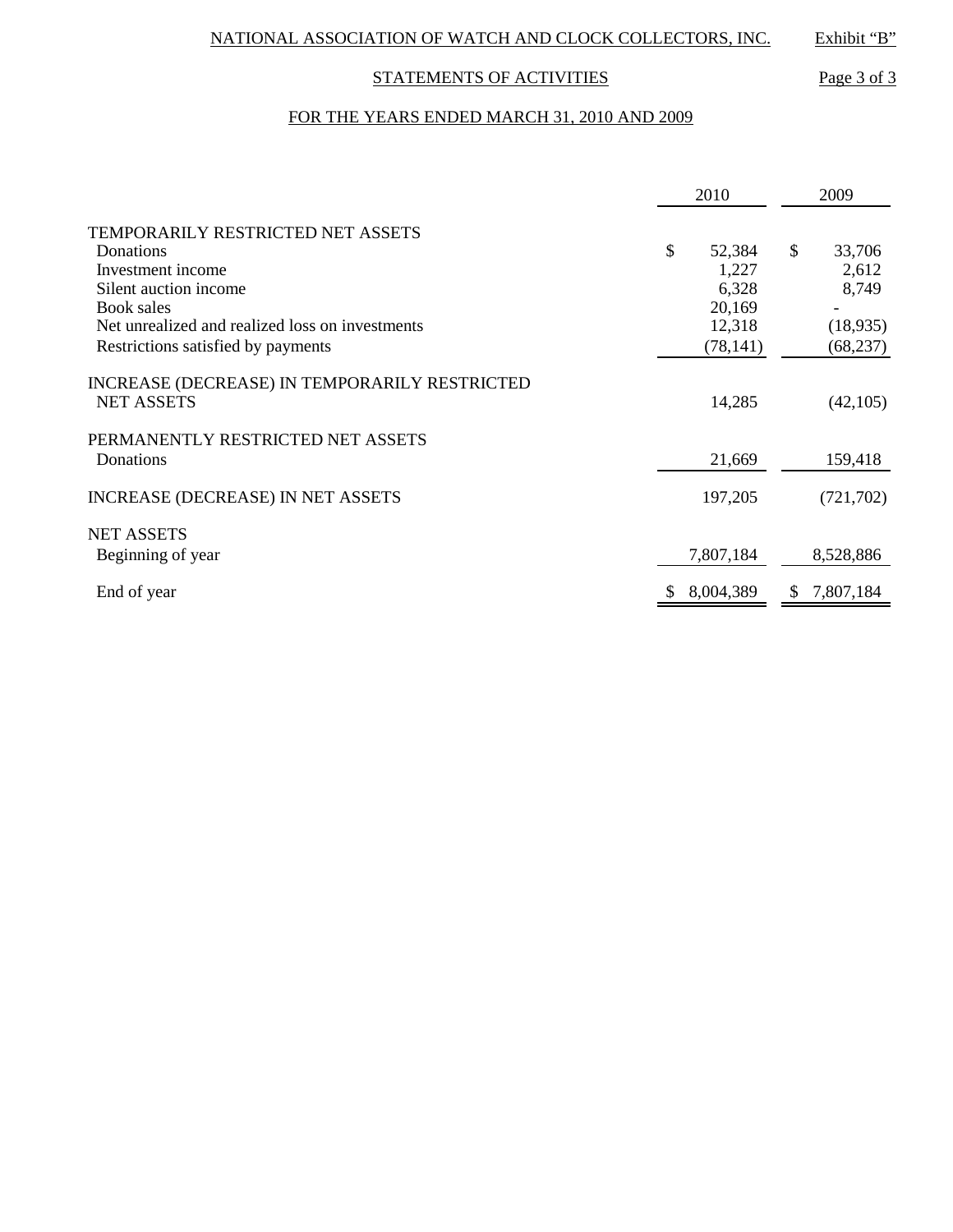# STATEMENTS OF CASH FLOWS

# FOR THE YEARS ENDED MARCH 31, 2010 AND 2009

|                                                                          | 2010          |    | 2009       |
|--------------------------------------------------------------------------|---------------|----|------------|
| CASH FLOWS FROM OPERATING ACTIVITIES:                                    |               |    |            |
| Increase (Decrease) in net assets                                        | \$<br>197,205 | \$ | (721, 702) |
| Adjustments to reconcile decrease in net assets to                       |               |    |            |
| net cash provided by operating activities:                               |               |    |            |
| Depreciation                                                             | 349,019       |    | 330,878    |
| Donations and other income restricted for endowment and                  |               |    |            |
| other long-term purposes                                                 | (23, 482)     |    | (163, 176) |
| Net unrealized and realized (gain) loss on investments                   | (452,989)     |    | 410,634    |
| Noncash donations and expenses<br>(Increase) decrease in:                | (11,017)      |    | (15,709)   |
| Inventory                                                                | (20,917)      |    | 1,465      |
| Receivables                                                              | (14,618)      |    | 3,408      |
| Prepaid and deferred expenses                                            | (10, 137)     |    | 22,942     |
| Increase (decrease) in:                                                  |               |    |            |
| Unearned income                                                          | (25,018)      |    | (7, 434)   |
| Accounts payable, accrued expenses, and temporary chapter savings        |               |    |            |
| deposits                                                                 | 6,863         |    | 974        |
|                                                                          |               |    |            |
| NET CASH USED BY OPERATING ACTIVITIES                                    | (5,091)       |    | (137,720)  |
| <b>CASH FLOWS FROM INVESTING ACTIVITIES:</b>                             |               |    |            |
| Proceeds from sale of assets restricted for endowment and                |               |    |            |
| other long-term purposes                                                 | 4,085         |    | 2,680      |
| Purchase of assets restricted for endowment and other long-term purposes | (23, 482)     |    | (163, 176) |
| Purchase of property and equipment                                       | (50, 793)     |    | (74, 502)  |
| Proceeds from sale of investment securities                              | 72,534        |    | 770,510    |
| Purchase of investment securities                                        | (53, 813)     |    | (653, 400) |
| NET CASH USED BY INVESTING ACTIVITIES                                    | (51, 469)     |    | (117,888)  |
| NET CASH FLOWS FROM FINANCING ACTIVITIES:                                |               |    |            |
| Donations restricted for endowment                                       | 21,669        |    | 159,418    |
| Donations and other income restricted for other long-term purposes       | 1,813         |    | 3,758      |
| Payments on capital lease                                                | (4,261)       |    |            |
| NET CASH PROVIDED BY FINANCING ACTIVITIES                                | 19,221        |    | 163,176    |
| DECREASE IN CASH AND CASH EQUIVALENTS                                    | (37, 339)     |    | (92, 432)  |
| CASH AND CASH EQUIVALENTS:                                               |               |    |            |
| Beginning                                                                | 152,348       |    | 244,780    |
| Ending                                                                   | 115,009       | P  | 152,348    |
|                                                                          |               |    |            |

The accompanying notes are an integral part of the financial statements.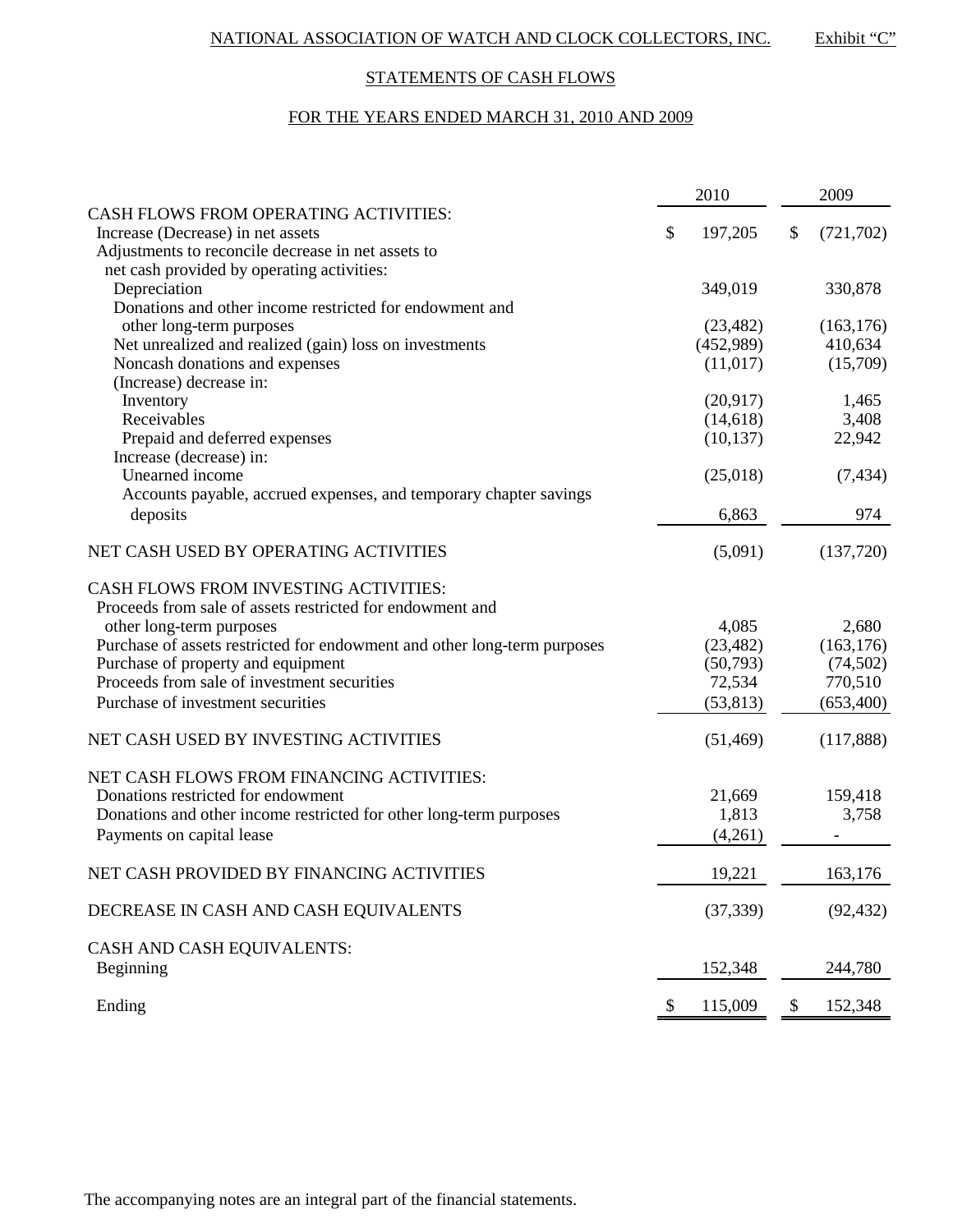NATIONAL ASSOCIATION OF WATCH AND CLOCK COLLECTORS, INC. Exhibit "D"

#### NOTES TO FINANCIAL STATEMENTS Page 1 of 11

### NOTE 1: OPERATIONS

 The National Association of Watch and Clock Collectors, Inc. (NAWCC, Inc.) provides to its world-wide members and the general public publications and programs, including a museum and library research center, in order to enhance the education of the historical and scientific importance of clocks and watches. NAWCC, Inc. also provides the availability to study the construction and repair of clocks and watches through the School of Horology. The Corporation is funded by membership support, donations, grants, admissions sales, and tuition fees.

## NOTE 2: SUMMARY OF SIGNIFICANT ACCOUNTING POLICIES

 The financial statements of the Corporation have been prepared in accordance with generally accepted accounting principles, the more significant of which are described below.

#### Donor Restrictions

 The Corporation reports gifts of cash and other assets as restricted support if they are received with donor stipulations that limit the use of the donated assets. When a donor restriction expires (that is, when a stipulated time restriction ends or a purpose restriction is accomplished), temporarily restricted net assets are reclassified as unrestricted net assets and reported in the statements of activities as net assets released from restrictions. Donor-restricted contributions whose restrictions are met within the same year as received are reflected as unrestricted contributions in the accompanying financial statements.

#### Donated or Contributed, Investments, Services and Materials

 Donated services, investments and materials, if significant in amount and clearly measurable, are reflected as contributions in the accompanying statements at their fair market value at the date of donation. Donated or contributed services vary in range from limited to active participation.

#### Cash and Cash Equivalents

 The Corporation considers all highly liquid debt instruments and certificates of deposit purchased with a maturity of three months or less to be cash equivalents.

#### Use of Estimates

 The preparation of financial statements in conformity with generally accepted accounting principles requires management to make estimates and assumptions that affect the reported amounts of assets and liabilities and disclosure of contingent assets and liabilities at the date of the financial statements and the reported amounts of revenues, gains, expenses and losses during the reporting period. Actual results could differ from those estimates.

#### Income Taxes

The Corporation is a not-for-profit entity as described in Section  $501(c)(3)$  of the Internal Revenue Code and is exempt from income taxes on related activities pursuant of Section 509(a) of the Code. The Corporation is also organized under the State of Pennsylvania Non-Profit Corporation Law of 1972 and is exempt from state taxes.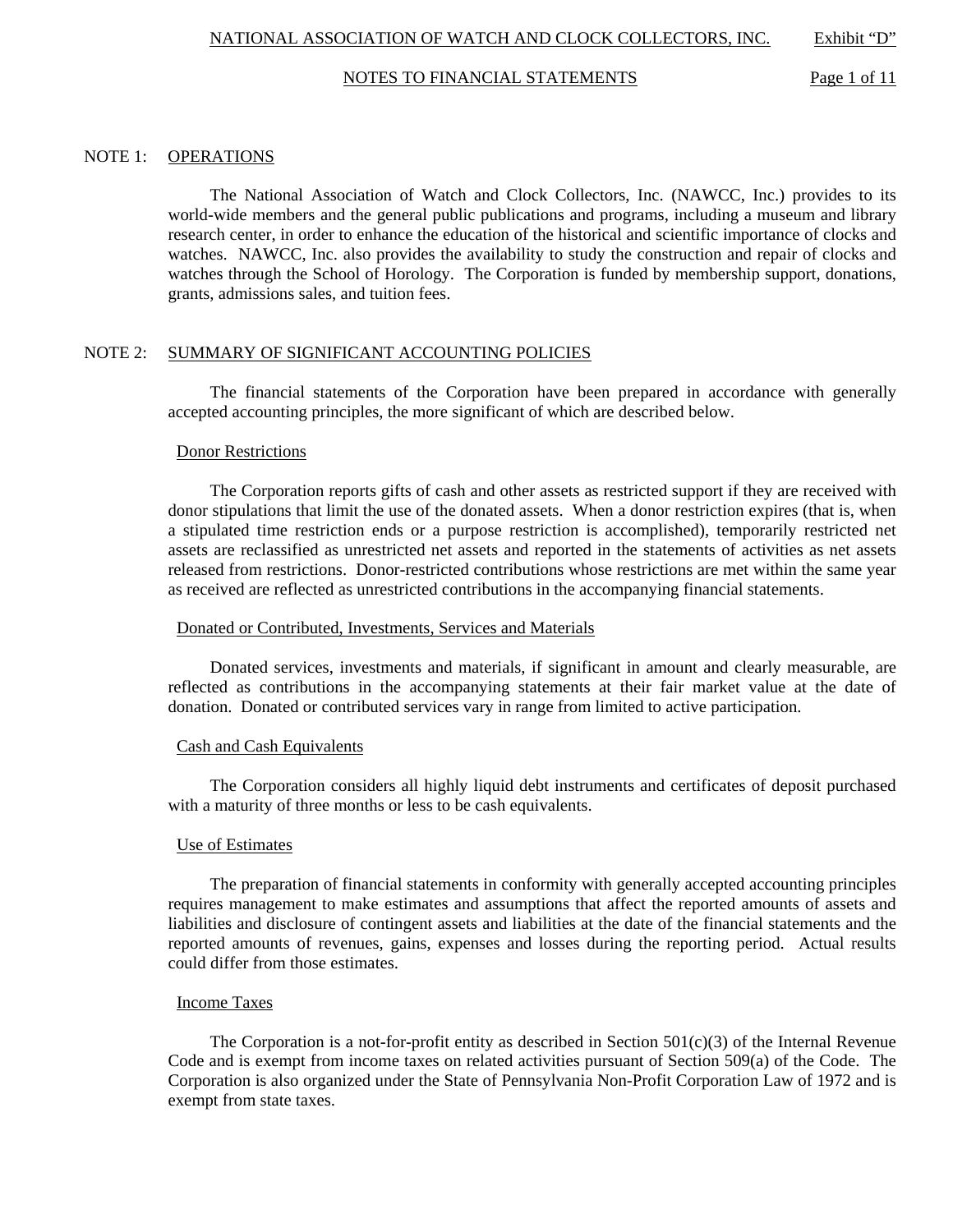#### NOTES TO FINANCIAL STATEMENTS Page 2 of 11

### NOTE 2: SUMMARY OF SIGNIFICANT ACCOUNTING POLICIES (Continued)

#### Investments

 The Corporation carries investments at fair value. Fair value of the investments is determined using quoted market prices of a national securities exchange. Contributed investments are initially valued at the quoted fair value on the date received, which is then treated as cost.

 Investment income (including realized and unrealized gains and losses on investments, interest, and dividends) is included in total support and revenue in the statements of activities.

#### **Receivables**

 The Corporation records bad debts using the direct write-off method. Accounting principles generally accepted in the United States of America require that the allowance method be used to recognize bad debts; however, the effect of using the direct write-off method is not materially different from the results that would have been obtained under the allowance method.

#### Subsequent Events

 In May 2009, the Financial Accounting Standards Board (FASB) issued Accounting Standards Codification (ASC) 855-10-05, "Subsequent Events", effective for years ending after June 15, 2009. ASC 855-10-05 requires management of an entity to evaluate events or transactions occurring after the balance sheet date through the date that the financial statements are available to be issued which may require amounts to be accounted for or disclosed in the footnotes of the financial statements.

 Accordingly, management has evaluated all events and transactions occurring after the balance sheet date through June 9, 2010, the date through which the financial statements were available to be issued. Management feels that no events or transactions occurred subsequent to the balance sheet date requiring an adjustment to the financial statements or disclosure in the footnotes.

#### Inventories

 The Corporation values its inventories at the lower of cost or market. For the years ended March 31, 2010 and 2009, the weighted average cost method is used to value the inventory.

#### Property and Equipment

 The Corporation currently capitalizes assets with a useful life in excess of one year at their cost or market value, if donated, when such amounts exceed \$1,000 per item. Depreciation is calculated using the straight-line method of depreciation over their estimated useful lives as follows:

| <b>Building</b>                | 19 - 39 ½ Years |
|--------------------------------|-----------------|
| Building improvements          | 5 - 39 Years    |
| Office furniture and equipment | 3 - 10 Years    |
| Museum equipment               | 3 - 10 Years    |
| School equipment               | $3 - 10$ Years  |

The Corporation does not imply time restrictions with respect to donated fixed assets.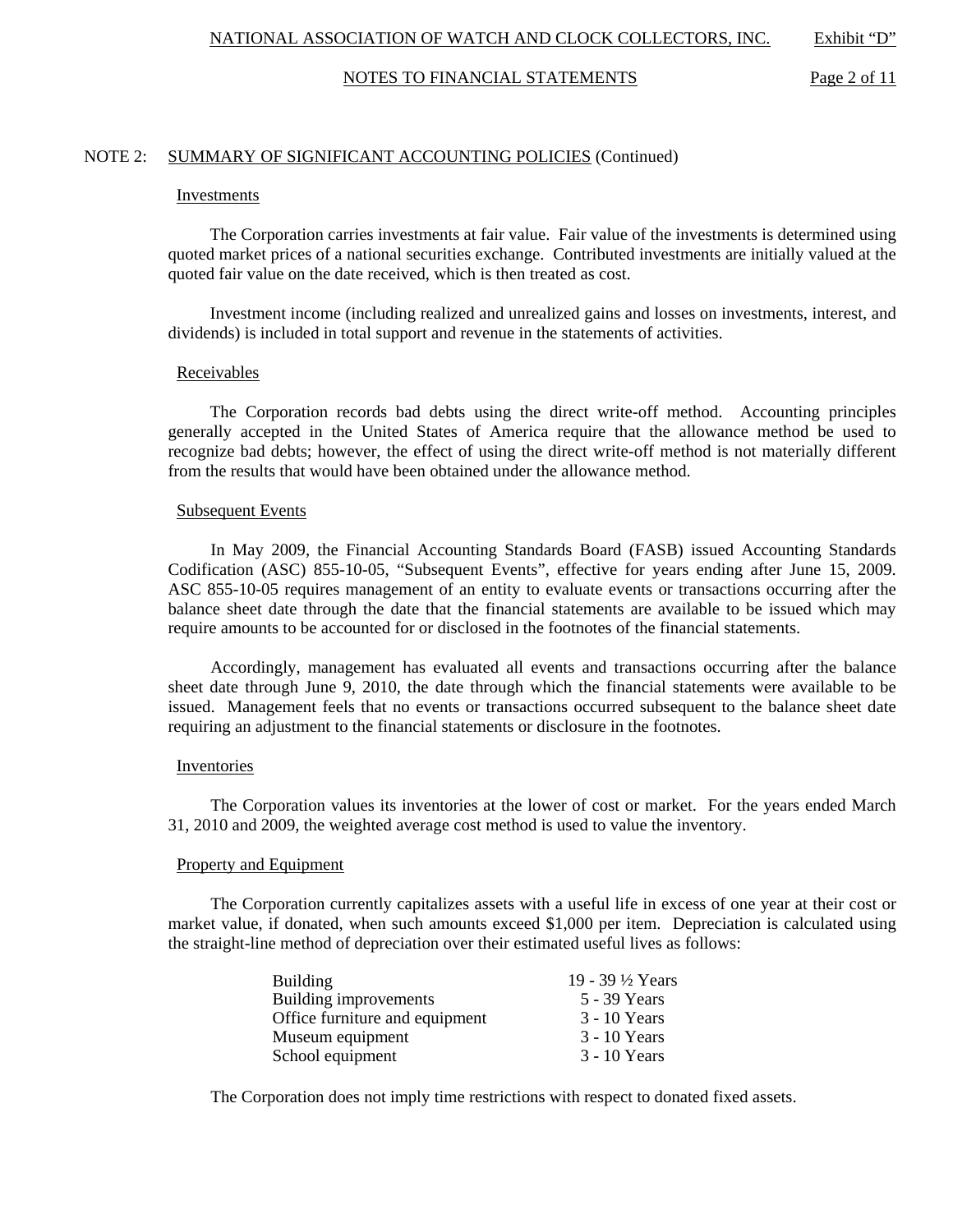#### NOTES TO FINANCIAL STATEMENTS Page 3 of 11

### NOTE 2: SUMMARY OF SIGNIFICANT ACCOUNTING POLICIES (Continued)

#### Sales Taxes

 Sales taxes assessed by a governmental authority on applicable revenue-producing transactions between the Corporation and its customers are recorded on a net basis, excluding both the collection and payment of such taxes from the Corporation's revenues and expenses.

#### Advertising

 The Corporation expenses advertising and marketing costs as they are incurred. The advertising/marketing costs for the years ended March 31, 2010 and 2009 are \$33,947 and \$33,348, respectively.

#### Fair Value of Financial Instruments

Financial instruments include cash, pledge receivables and lease obligations.

 The fair value of cash is materially the same as their carrying value because of the short-term maturity of those instruments. The carrying value of pledge receivables and lease obligations approximates fair value.

## Revenue Recognition

NAWCC, Inc. recognizes membership dues as revenue when the cash is actually received.

 The Corporation receives grant funding from the Pennsylvania Historical and Museum Commission. The grant proceeds are recognized in earnings in the period in which the related expenditures are incurred. Amounts received or receivable from the grantor are subject to audit and adjustment by the grantor. Any disallowed claims, including amounts already collected, may constitute a liability of the Corporation. The amount, if any, cannot be determined at this time, although the Corporation expects such amounts, if any, to be immaterial.

 All contributions are considered to be available for unrestricted use unless specifically restricted by the donor. Amounts received that are designated for future periods or restricted by the donor for specific purposes are reported as temporarily restricted or permanently restricted support that increases those net asset classes. When a temporary restriction expires, temporarily restricted net assets are reclassified to unrestricted net assets and are reported in the statements of activities as net assets released from restrictions. Restricted donations whose restrictions are met in the same reporting period are accounted for as temporarily restricted support and as net assets released from restrictions.

 NAWCC, Inc. receives a significant amount of services donated by volunteers in carrying out its exempt purpose. No amounts have been reflected in the financial statements for those services as they do not meet the criteria for recognition under ASC 958-605-25, "Accounting for Contributions Received and Contributions Made".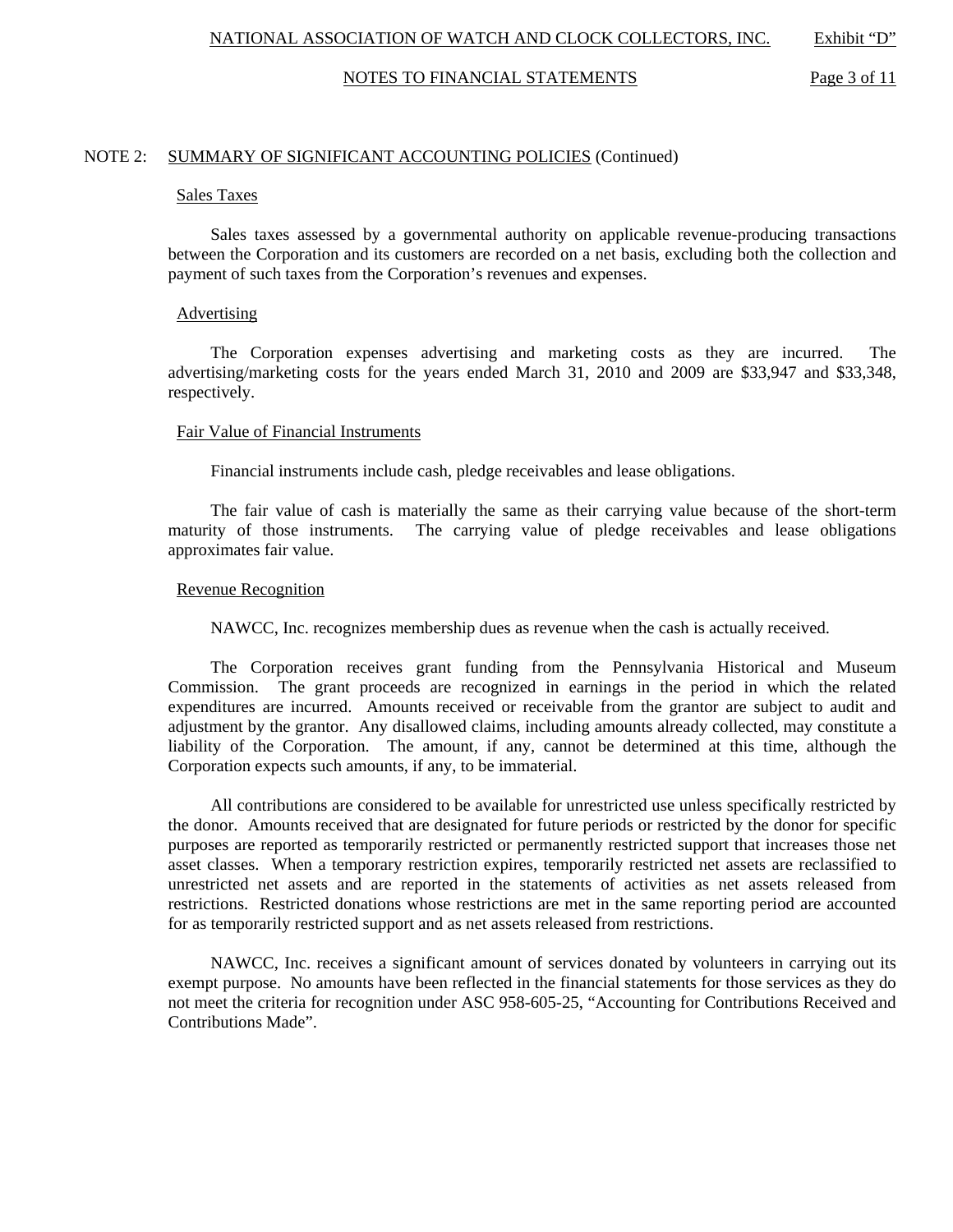# NOTES TO FINANCIAL STATEMENTS Page 4 of 11

# NOTE 3: PREPAID AND DEFERRED EXPENSES

## As of March 31, 2010 and 2009, prepaid and deferred expenses consisted of the following:

|                                                                                                                 |   | 2010                                 |   | 2009                                 |
|-----------------------------------------------------------------------------------------------------------------|---|--------------------------------------|---|--------------------------------------|
| Prepaid insurance<br>Printing, publications not yet issued<br>Prepaid school supplies<br>Other prepaid expenses | S | 30,205<br>42,308<br>38,016<br>17,543 | S | 24,249<br>44,400<br>28,787<br>20,499 |
|                                                                                                                 | S | 128,072                              |   | 117,935                              |

# NOTE 4: INVESTMENTS

A summary of the investments as of March 31, 2010 and 2009 is as follows:

|                                |            |                          |                      | 2010                    |               |
|--------------------------------|------------|--------------------------|----------------------|-------------------------|---------------|
|                                | Par/Shares | Rate                     | Due                  | Current<br>Market Value | Cost          |
| Mutual funds                   |            | $\overline{\phantom{a}}$ |                      | \$<br>257,420           | \$<br>289,489 |
| <b>Certificates of Deposit</b> | 735,540    | $0.95\% - 1.78\%$        | $8/2/10 - 2/5/11$    | 743,574                 | 735,540       |
| <b>Equity Securities</b>       | 5,810      | N/A                      | N/A                  | 25,919                  | 21,916        |
| <b>Preferred Stock</b>         | 3,900      | FLT%                     | N/A                  | 69,693                  | 97,500        |
| Corporate Bonds                | 850,000    | FLT%                     | $11/10/04 - 1/31/14$ | 732,336                 | 852,991       |
|                                |            |                          |                      | \$1,828,942             | \$1,997,436   |

|                                |            |                  |                      | 2009                           |               |
|--------------------------------|------------|------------------|----------------------|--------------------------------|---------------|
|                                | Par/Shares | Rate             | Due                  | Current<br><b>Market Value</b> | Cost          |
| Mutual funds                   |            |                  |                      | \$<br>176,858                  | \$<br>291,178 |
| <b>Certificates of Deposit</b> | 701,014    | $1.0\% - 3.93\%$ | 7/28/2010            | 699,239                        | 701,014       |
| <b>Equity Securities</b>       | 5,520      | N/A              | N/A                  | 12,623                         | 32,661        |
| Preferred Stock                | 3,900      | FLT%             | N/A                  | 19,500                         | 97,500        |
| Corporate Bonds                | 915,000    | FLT%             | $11/10/11 - 3/15/33$ | 478,266                        | 918,775       |
|                                |            |                  |                      | \$1,386,486                    | \$2,041,128   |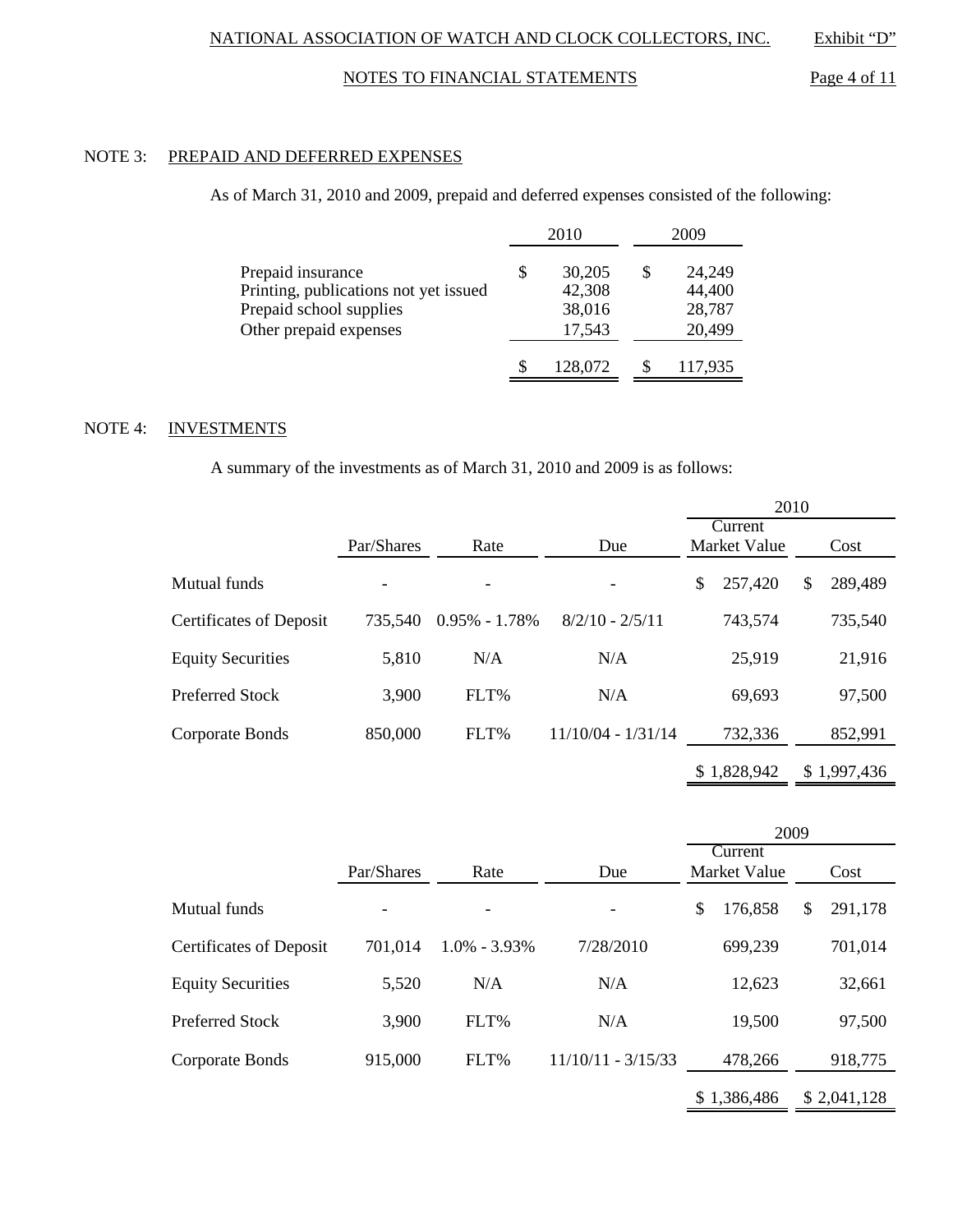#### NOTES TO FINANCIAL STATEMENTS Page 5 of 11

### NOTE 4: INVESTMENTS (Continued)

 The net unrealized gain (loss) for the years ended March 31, 2010 and 2009 was \$452,989 and \$(407,117), respectively. The net unrealized loss on investments is shown under capital transactions on the combined statements of activities due to the long-term nature of the investments. The amount shown as current market value does not include interest earned but not yet paid.

 In accordance with ASC 820-10-05, the various inputs that may be used to determine the value of the Corporation's investments are summarized in three broad levels as of March 31, 2010. The inputs or methodologies used for valuing securities are not necessarily an indication of the risk associated with investing in those securities.

- Level 1 Quoted prices in active markets for identical securities
- Level 2 Other significant observable inputs, including quoted prices for similar securities; and
- Level 3 Significant unobservable techniques supported by little or no market activity inputs.

|                               | Investments<br>At Fair Value |
|-------------------------------|------------------------------|
| Level 1<br>Level 2<br>Level 3 | \$<br>353,032<br>1,475,910   |
|                               | 1,828,942                    |

#### NOTE 5: ENDOWMENTS

 The Corporation has adopted ASC 958-30-20, "Endowments of Not-for-Profit Organizations". The Corporation has interpreted Pennsylvania Act 141 to allow for the Corporation to select a principal and income or a total return policy in the absence of specific donor stipulations. Act 141 seeks to preserve the value of the original gift as of the gift date of the donor restricted endowment funds and provides a framework for the prudent use of endowment earnings to support the Corporation's operations. The Corporation elects the principal and income policy. As a result of this interpretation, the Corporation classifies the original value of the gift and all subsequent gifts as permanently restricted net assets. Income derived from the endowments is approved by the Board to be used to support operations and are classified as unrestricted income.

 The Board has approved an investment policy for the Corporation's endowments that assigns responsibilities to an investment manager and establishes investment principles to achieve prudent investment strategies. The policy underlines the need for diversification, preservation of capital, and risk awareness with the goal of providing endowment growth and income in perpetuity.

 The Corporation endowment assets consist of three funds, the earnings of which are restricted for use at the School of Horology, the Watch and Clock Museum, and the Library and Research Center. The endowment funds are composed of assets permanently restricted by donor designation as well as board designated assets. It is the Corporation's policy to account for the change in the underlying investments fair value in the board designated portion of the endowments.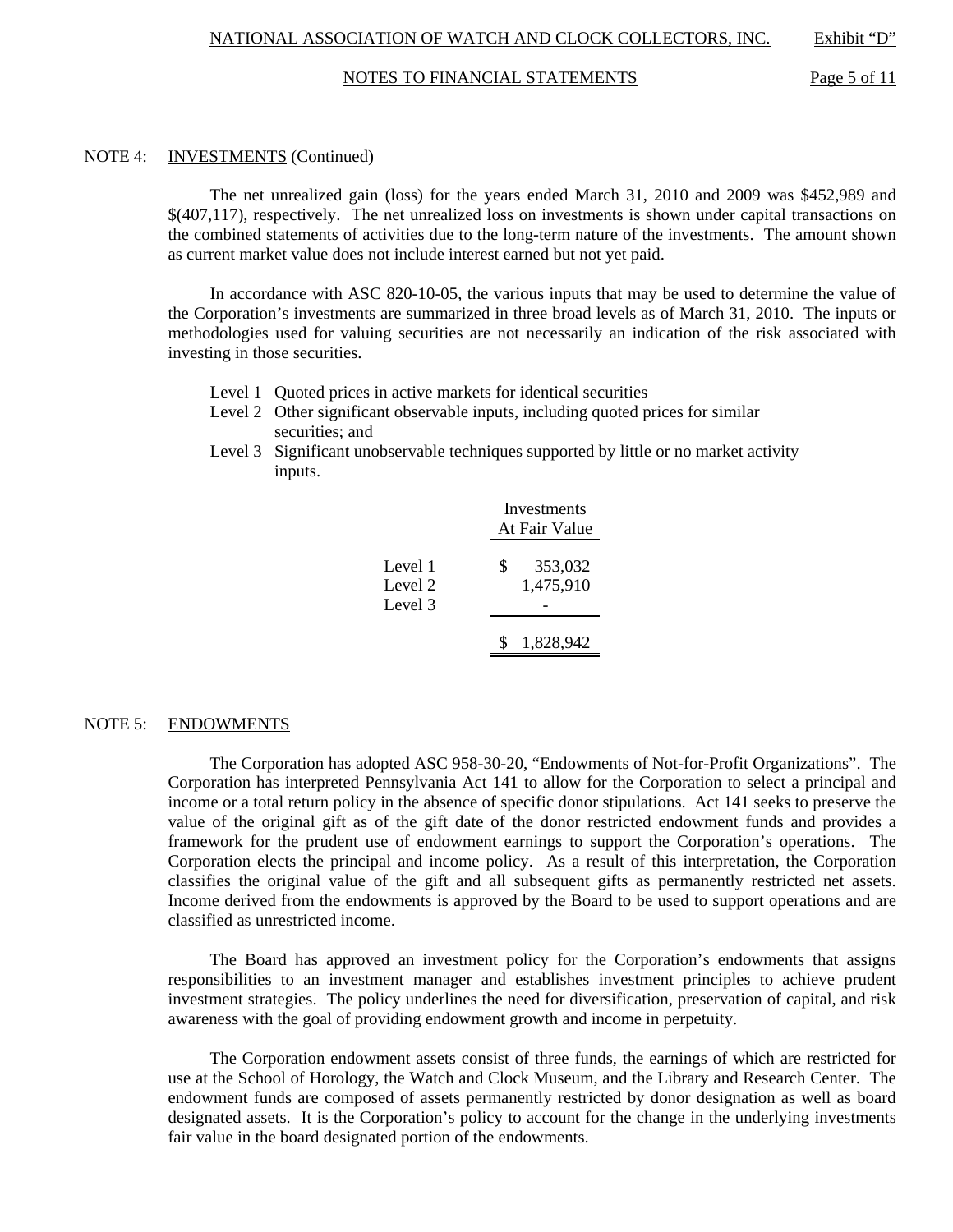#### NOTES TO FINANCIAL STATEMENTS Page 6 of 11

### NOTE 5: ENDOWMENTS (Continued)

 The following summarizes the changes in endowment net assets for the fiscal year ended March 31, 2010 and presents the endowment net assets as of March 31, 2010:

|                                                              |              | Board-<br>Designated<br>Temporarily<br>Unrestricted<br>Restricted |               |         | Permanently<br>Restricted |         | Total |                  |
|--------------------------------------------------------------|--------------|-------------------------------------------------------------------|---------------|---------|---------------------------|---------|-------|------------------|
| Endowment net assets, beginning of year                      | $\mathbb{S}$ | 74,607                                                            | \$            |         | \$                        | 383,642 | S     | 458,249          |
| Investment Return:<br>Investment income<br>Net appreciation  |              | 8,062<br>64,339                                                   |               | 2,357   |                           |         |       | 10,419<br>64,339 |
| <b>Total Investment Return</b>                               |              | 72,401                                                            |               | 2,357   |                           |         |       | 74,758           |
| Contributions                                                |              |                                                                   |               |         |                           | 21,469  |       |                  |
| Appropriation of endowment<br>assets for expenditure         |              | (1,036)                                                           |               | (2,357) |                           |         |       | (3,393)          |
| Other charges to create board-<br>designated endowment funds |              |                                                                   |               |         |                           |         |       |                  |
| Endowment net assets, end of year                            |              | 145,972                                                           | <sup>\$</sup> |         | \$.                       | 405,111 | -S    | 551,083          |

# NOTE 6: CHAPTERS

 As of March 31, 2010, NAWCC, Inc. has one hundred sixty-three active chapters located throughout the world. The chapters may adopt such bylaws and regulations as they may deem desirable, providing they do not conflict with the constitution and bylaws of NAWCC, Inc. Each chapter operates as a separate entity; however, NAWCC, Inc. reserves the right to revoke the charter of any chapter for unethical conduct or inactivity after due hearing before the Board of Directors.

## NOTE 7: TEMPORARY CHAPTER SAVINGS DEPOSITS

 The amount reported under temporary chapter savings deposits of \$2,500 and \$44,000, shown as a current liability on the statements of financial position for the years ended March 31, 2010 and 2009, respectively, represents various Chapters' and members' excess funds transferred to NAWCC, Inc. for safekeeping. The Corporation is required to return these funds upon request; however, any interest earned on these funds belongs to NAWCC, Inc. to use at its discretion.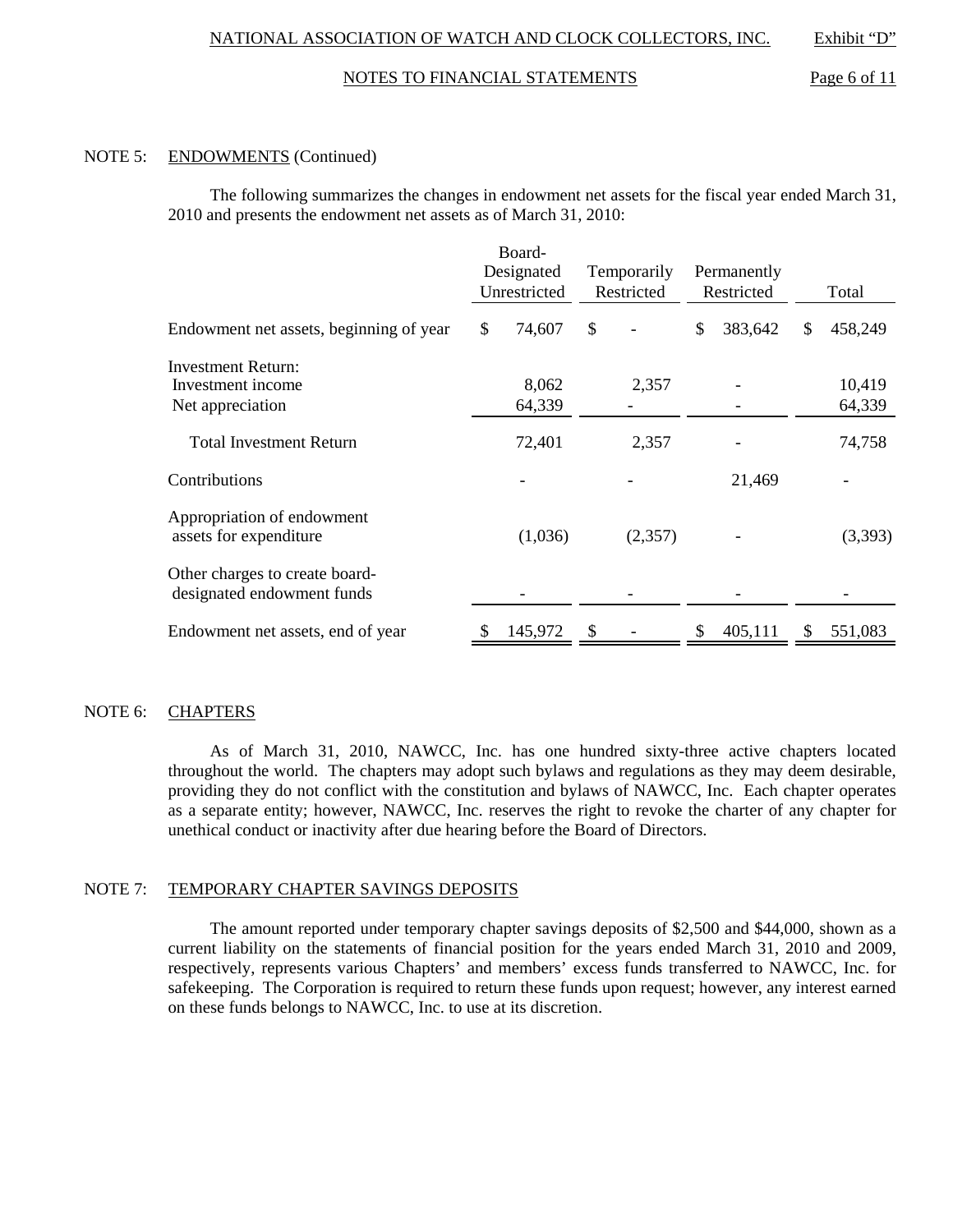## NOTES TO FINANCIAL STATEMENTS Page 7 of 11

# NOTE 8: CAPITAL LEASES

 NAWCC, Inc. leases phone system equipment through a capital lease arrangement. Furniture, fixtures, and equipment include \$23,641 for phone equipment with accumulated depreciation of \$7,880. The following is a schedule of minimum future payments under the capital lease, together with the net present value of the minimum lease payments as of March 31, 2010:

| Present Value of Minimum Lease Payments | S | 16,672  |
|-----------------------------------------|---|---------|
| Less: amounts representing interest     |   | (2,165) |
| 2014                                    |   | 1,884   |
| 2013                                    |   | 5,651   |
| 2012                                    |   | 5,651   |
| 2011                                    |   | 5,651   |

# NOTE 9: RESTRICTIONS ON ASSETS

 Board designated net assets are unrestricted net assets for which the board has indicated a specific use. These amounts are as follows for the years ended March 31:

|                                                                                                             |   | 2010                                  | 2009                        |  |  |  |
|-------------------------------------------------------------------------------------------------------------|---|---------------------------------------|-----------------------------|--|--|--|
| Museum endowment<br>Library endowment<br>School of Horology endowment<br>Museum and library investment fund | S | 105,519<br>37,916<br>2,536<br>711,876 | 58,864<br>15,743<br>537,168 |  |  |  |
|                                                                                                             |   | 857,847                               | 611,775                     |  |  |  |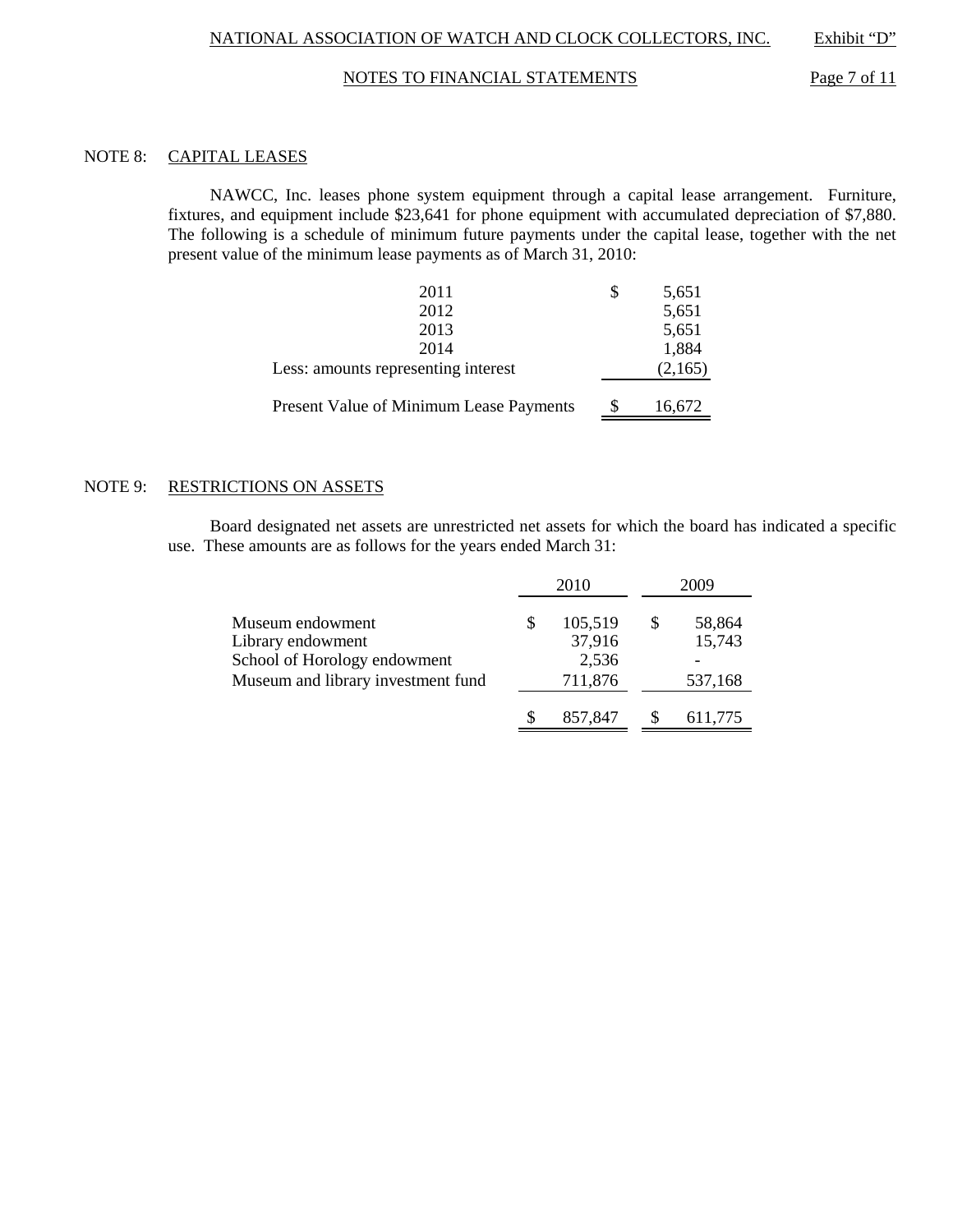# NOTES TO FINANCIAL STATEMENTS Page 8 of 11

# NOTE 9: RESTRICTIONS ON ASSETS (Continued)

The following summarizes temporarily restricted net assets for the years ended March 31:

|                                                                            | 2010         | 2009   |
|----------------------------------------------------------------------------|--------------|--------|
|                                                                            |              |        |
| Restrictions related to the passage of time:                               | \$<br>28,743 | \$     |
| Pledges receivable<br>Restrictions relating to the occurrence of an event: |              | 38,387 |
| School of Horology:                                                        |              |        |
| Midwest Regional Scholarship                                               | 29,157       | 20,893 |
| Wilbur Pritchard Fund for Awards of Excellence in                          |              |        |
| Watch Repair or Restoration                                                | 43,819       | 42,697 |
| Zuercher Scholarship Fund                                                  | 600          | 600    |
| Clock Program at School of Horology                                        | 425          | 225    |
| School equipment                                                           | 150          |        |
| Purchase of books for school                                               | 1,962        | 1,962  |
| Watch and Clock Museum:                                                    |              |        |
| Museum acquisitions                                                        | 3,798        | 19,470 |
| Time in office exhibit                                                     | 1,133        | 6,633  |
| Museum education outreach                                                  | 112          | 112    |
| Museum education program                                                   | 7,067        | 7,004  |
| Tower and street clock exhibit                                             | 1,141        | 1,141  |
| Time Explorer's workshop                                                   | 2,394        | 2,394  |
| Friday night movies                                                        | (104)        | 256    |
| Time and Explorations exhibit                                              | 685          | 5,833  |
| Asian clocks exhibit                                                       | 324          | 320    |
| General exhibits                                                           | 5,372        |        |
| James Bond exhibit                                                         | 9,526        |        |
| Grand Complications exhibit                                                | 4,265        |        |
| Clock and watch restoration                                                | 500          | 500    |
| Clock garden                                                               | 100          | 100    |
| Orrery pedestal/security                                                   | 750          | 750    |
| Museum collection data                                                     | 500          |        |
| Delaware Clock exhibit                                                     |              | 2,482  |
| Museum DVD project                                                         | 500          | 500    |
| Antique European pocket watches                                            | 3,800        | 1,150  |
| National:                                                                  |              |        |
| Human Faces in Time                                                        | 200          | 200    |
| Public Time Initiative                                                     | 3,307        | 4,093  |
| Field Suitcase workshop                                                    | 7,483        | 7,433  |
| Regional registration program                                              | 1,000        | 1,000  |
| Marketing to attract younger members                                       | 211          | 500    |
| Imis corrections - membership                                              | 1,800        |        |
| Bulletin online project                                                    | 2,400        | 2,400  |
| NAWCC education                                                            | 615          | 615    |
| Craft contests                                                             | 100          | 300    |
| NAWCC message board                                                        | 1,035        | 1,035  |
| NAWCC auction website                                                      | (154)        |        |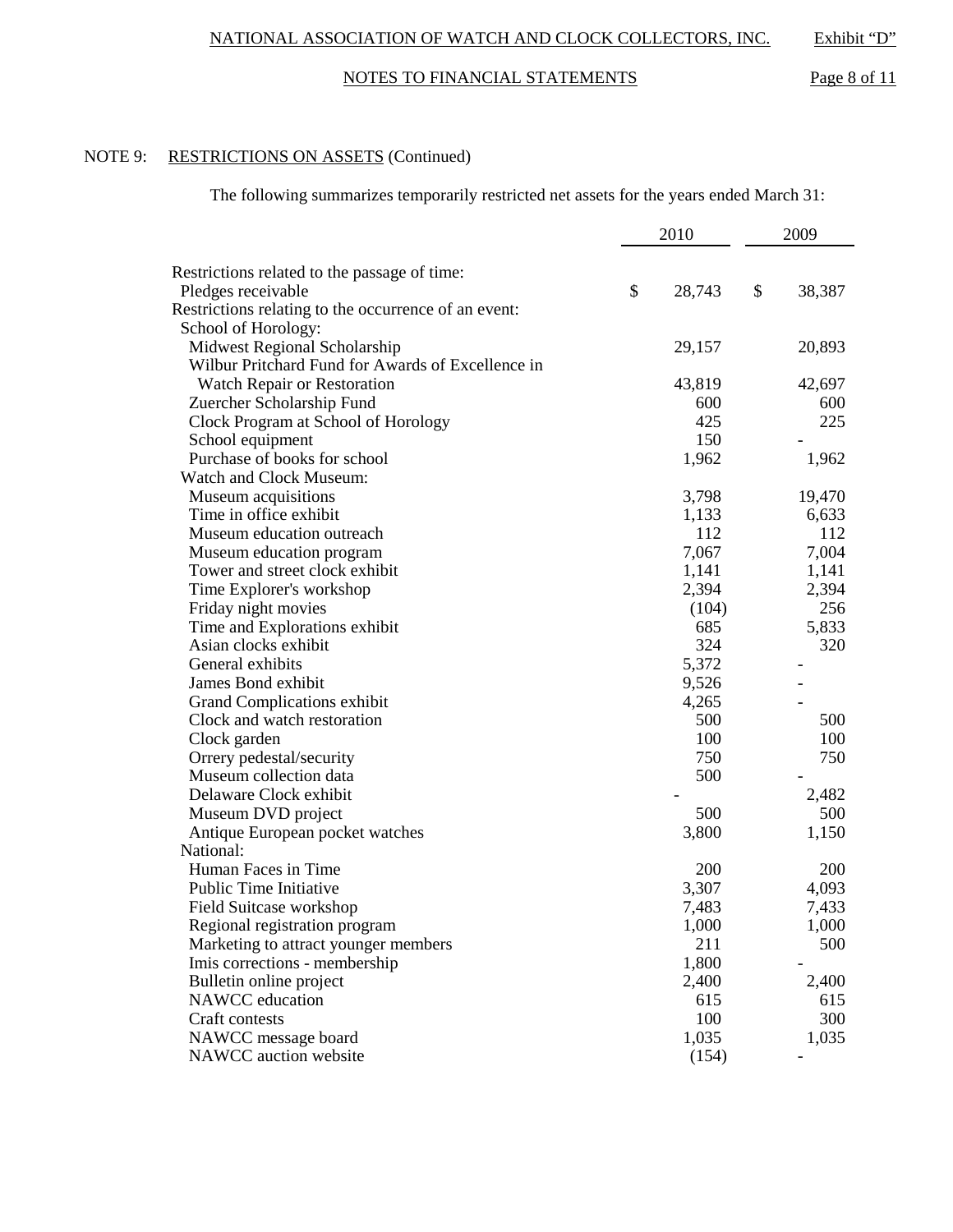## NOTES TO FINANCIAL STATEMENTS Page 9 of 11

## NOTE 9: RESTRICTIONS ON ASSETS (Continued)

|                                                                                                     | 2010 |         | 2009          |
|-----------------------------------------------------------------------------------------------------|------|---------|---------------|
| Restrictions relating to the occurrence of an event (continued):<br><b>Publications Department:</b> |      |         |               |
| Scanner                                                                                             | \$   | 125     | \$<br>125     |
| Special publications                                                                                |      | 9,441   |               |
| Southern Horology supplement                                                                        |      | 2,700   | 2,700         |
| Publications department                                                                             |      | 613     | 604           |
| <b>Tick Tock Talk book</b>                                                                          |      | 4,600   |               |
| Library and Research Center:                                                                        |      |         |               |
| Library acquisitions (silent auction proceeds)                                                      |      | 6,694   | 7,559         |
| Children's library                                                                                  |      | 6       | h             |
| Acquisition of Horological art items                                                                |      | 505     | 505           |
| Seth Thomas collection book rebinding                                                               |      | 1,830   | 1,830         |
| Keystone microfilm                                                                                  |      | 1,627   | 4,171         |
| <b>Binding</b>                                                                                      |      | 1,878   | 1,542         |
| Hamilton ledger digitization                                                                        |      | 3,063   | 3,063         |
| Hamilton Watch Company records                                                                      |      | 2,277   | 2,277         |
| Library storage supplies                                                                            |      | 1,782   |               |
| E. Howard Tower Clock records digitization                                                          |      | 7,795   |               |
| Seth Thomas Tower Clock ledger digitization                                                         |      | 1,000   | 1,000         |
|                                                                                                     | \$   | 210,652 | \$<br>196,367 |

Permanently restricted net assets consist of the following for the years ended March 31:

|                                                                                           | 2010                         | 2009     |                              |  |  |
|-------------------------------------------------------------------------------------------|------------------------------|----------|------------------------------|--|--|
| Museum endowment<br>School of Horology endowment<br>Library and research center endowment | 181,705<br>173,409<br>49.997 | <b>S</b> | 179,705<br>156,108<br>47,829 |  |  |
|                                                                                           | 405,111                      |          | 383,642                      |  |  |

 All restricted assets as noted above are shown separately in the net assets section of the combined statement of financial position.

# NOTE 10: OPERATING LEASES

 NAWCC, Inc. has three pieces of equipment under operating leases. Future payments by year and in aggregate, under these operating leases, consisted of the following at March 31, 2010:

| 2011<br>2012 | \$<br>10,152<br>4,216 |
|--------------|-----------------------|
|              | \$<br>14,368          |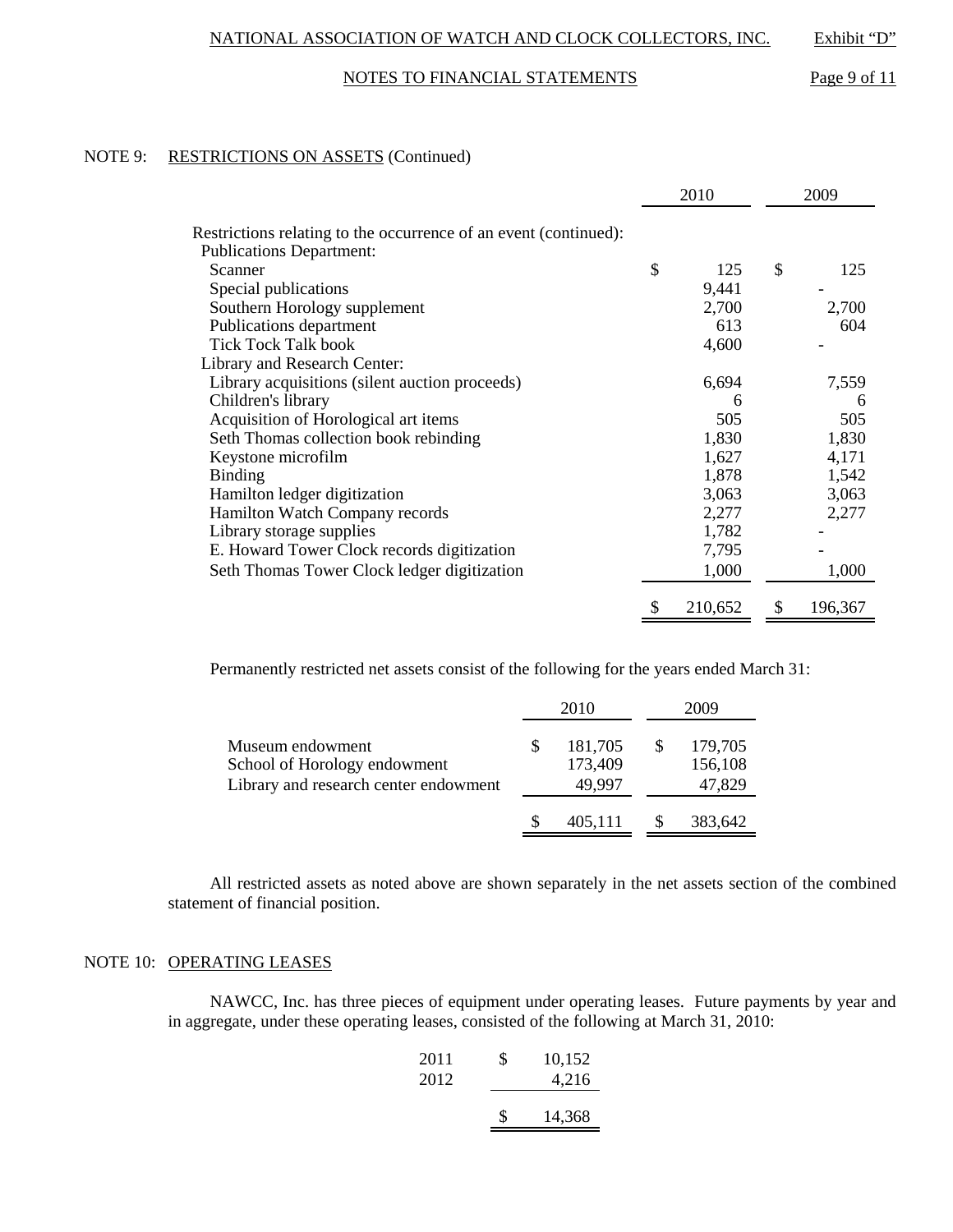#### NOTES TO FINANCIAL STATEMENTS Page 10 of 11

#### NOTE 10: OPERATING LEASES (Continued)

 Total lease expense under these agreements for the years ended March 31, 2010 and 2009 amounted to \$10,152, respectively, and is included in equipment rental and maintenance on the statements of activities.

## NOTE 11: DEFINED CONTRIBUTION RETIREMENT PLAN

 The Corporation maintains a qualified 401(k) profit sharing plan (the "Plan") covering eligible employees. Full time employees who attain 21 years of age are eligible to participate in the Plan. A full time employee has to complete one year of service in order to become eligible to share in employer contributions. Participants are 100% vested in all employer contributions. Each year the employer shall contribute to the trust fund such amount as shall be determined by the employer acting through the members of its Board of Directors. Contributions to the Plan for the years ended March 31, 2010 and 2009 were \$41,796 and \$39,375, respectively.

## NOTE 12: PLEDGE RECEIVABLES

 The Corporation has received pledges for various projects related to its exempt purpose. Pledge receivables consist of the following at December 31:

|                                                                                                           | 2010                  | 2009 |                  |  |  |
|-----------------------------------------------------------------------------------------------------------|-----------------------|------|------------------|--|--|
| Receivables - less than one year<br>Receivables - one to five years<br>Receivables - more than five years | \$<br>9,742<br>19,918 | S    | 11,000<br>29,618 |  |  |
| Total pledge receivables                                                                                  | 29,660                |      | 40,618           |  |  |
| Less discount to net present value                                                                        | (917)                 |      | (2,231)          |  |  |
| Net pledge receivables at March 31                                                                        | \$<br>28,743          | \$.  | 38,387           |  |  |

 The amount of pledges due long-term have been discounted to their estimated present value using a discount rate of 3.20% and 4.00% for the years ended March 31, 2010 and 2009, respectively.

### NOTE 13: COLLECTIONS

 The Corporation's collections are made up of horological artifacts and research materials of historical significance that are held for educational, research, and curatorial purposes. Each of the items is preserved and cared for and activities verifying their existence and assessing their condition are performed continuously. The collections are subject to a policy that requires proceeds from their sales to be used to acquire other items for the collection or for conservation of items in the collection. As of March 31, 2010, the insurance coverage in effect for items in the collection amounted to \$9,000,000.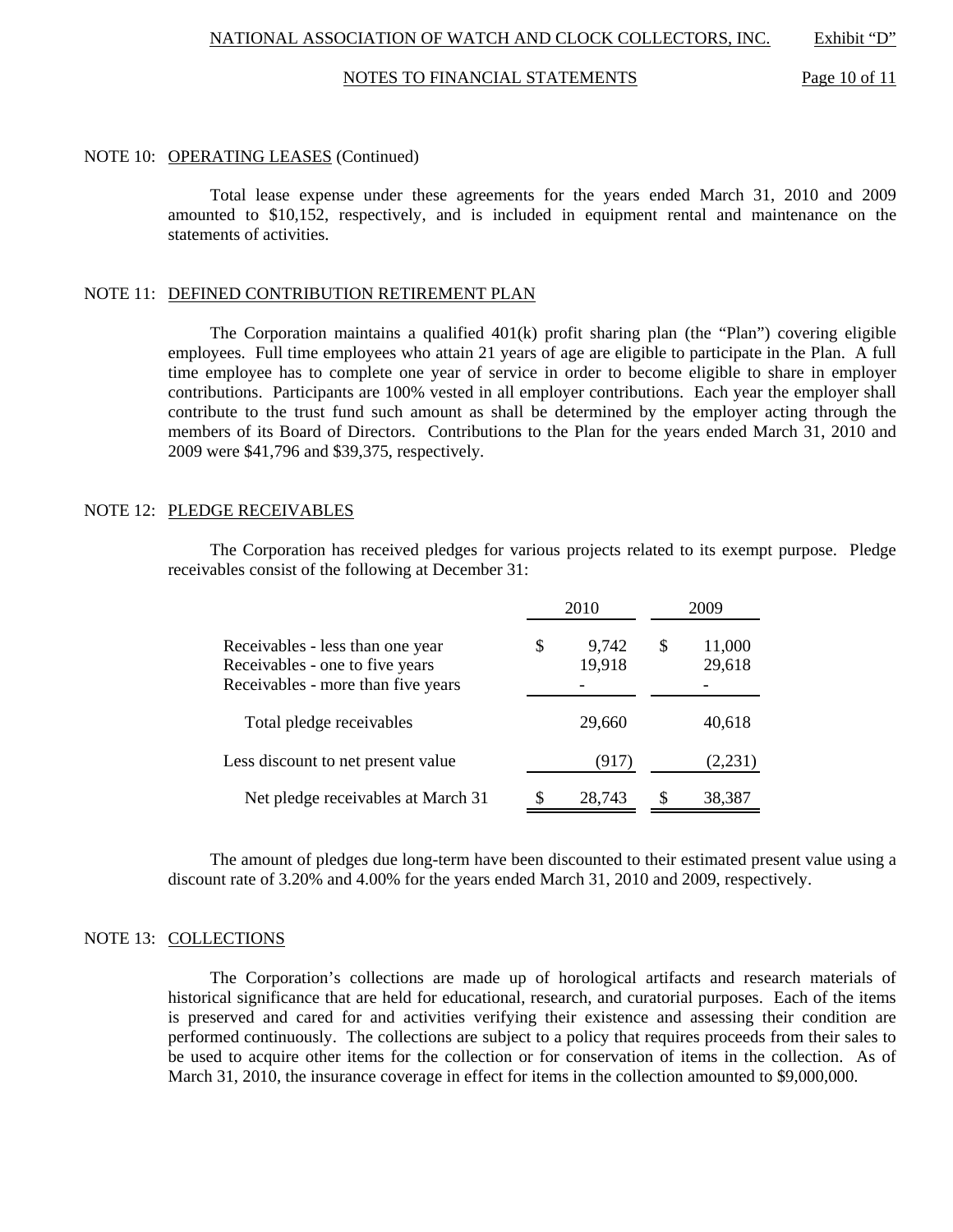## NOTES TO FINANCIAL STATEMENTS Page 11 of 11

### NOTE 14: CONCENTRATION OF CREDIT RISK

 Financial instruments that potentially subject the Corporation to credit risk consist primarily of cash deposits and investments. The Corporation maintains its cash deposits with various financial institutions where the account balances may at times exceed FDIC and SIPC insured limits of \$250,000 and \$500,000. Deposits and investments in excess of these limits at March 31, 2010 are \$-0- and \$768,754, respectively.

 The Corporation's investments are exposed to various risks such as interest rate, market, and credit risks. Due to the level of risk associated with certain investment securities, it is at least reasonably possible that changes in the values of investments will occur in the near term and that such changes could materially affect amounts reported in the statements of financial position.

## NOTE 15: RISK MANAGEMENT

 As a not-for-profit entity, NAWCC, Inc. has elected as of January 1, 2007, to self insure for purposes of unemployment compensation. As such, there are no quarterly contributions made to the Commonwealth of Pennsylvania. For the year ended March 31, 2009, the Corporation paid unemployment claims to two employees amounting to \$5,972. At March 31, 2009, claims continue to be paid for one former employee at \$319 per week. There are no unemployment claims outstanding at March 31, 2010.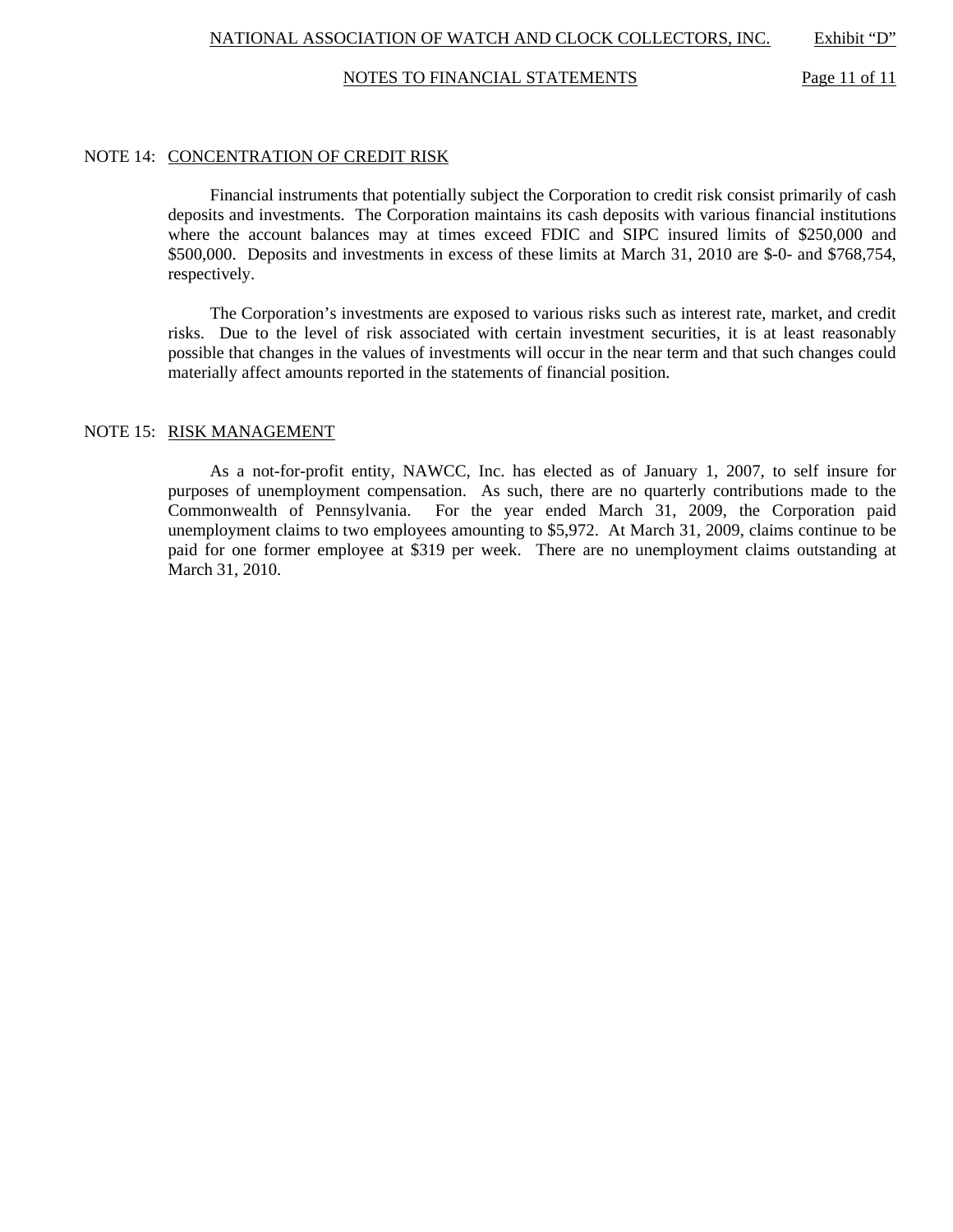### INDEPENDENT AUDITORS' REPORT ON INFORMATION

# ACCOMPANYING THE BASIC FINANCIAL STATEMENTS

The Board of Directors National Association of Watch and Collectors, Inc. Columbia, Pennsylvania

 Our report on the audits of the basic financial statements for 2010 and 2009 appears previously. Those audits were made for the purpose of forming an opinion on the basic financial statements taken as a whole. The accompanying information on Exhibit "E" is presented for purposes of additional analysis and is not a required part of the basic financial statements. Such information has been subjected to the auditing procedures applied in the audits of the basic financial statements and, in our opinion, is fairly stated in all material respects in relation to the basic financial statements taken as a whole.

Rose Busher Falk & Company, UP

June 9, 2010 ROSS BUEHLER FALK & COMPANY, LLP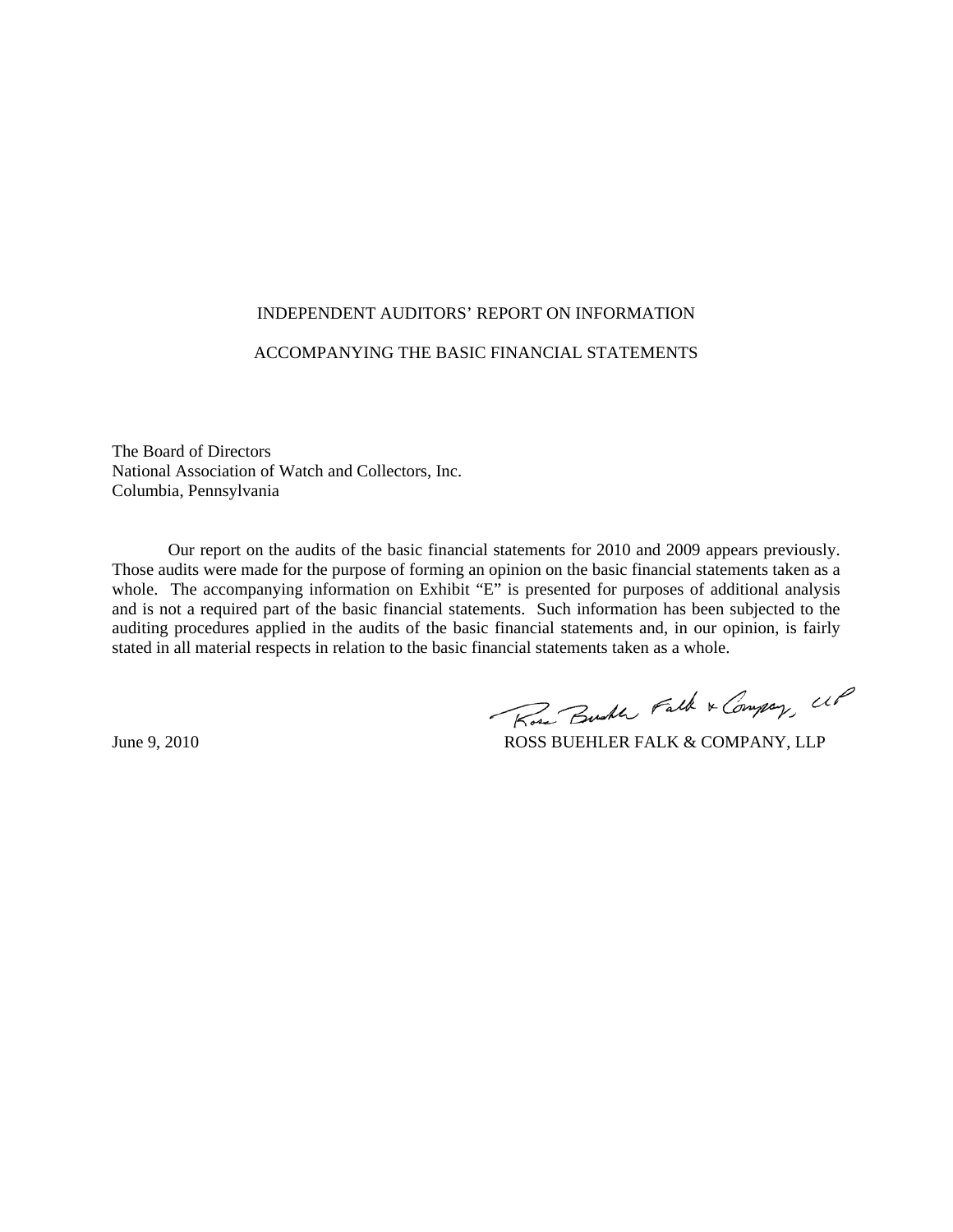# SCHEDULE OF PROGRAM ACTIVITIES Page 1 of 3

## YEAR ENDED MARCH 31, 2010

|                                            |               | Museum                           |                          |               |  |
|--------------------------------------------|---------------|----------------------------------|--------------------------|---------------|--|
|                                            | Membership    | School                           | & Library                | Total         |  |
|                                            | & Operations  | of Horology                      | <b>Research Center</b>   | Combined      |  |
| <b>UNRESTRICTED NET ASSETS</b>             |               |                                  |                          |               |  |
| Support and revenue:                       |               |                                  |                          |               |  |
| Membership dues                            | \$1,264,309   | $\boldsymbol{\mathsf{S}}$<br>115 | \$                       | \$1,264,424   |  |
| Life member receipts (dues transfers), net | (16,940)      |                                  |                          | (16,940)      |  |
| <b>MART</b> receipts                       | 159,005       |                                  |                          | 159,005       |  |
| Donations                                  | 94,476        | 5,536                            | 31,030                   | 131,042       |  |
| Investment income                          | 16,226        | 2,046                            | 16,731                   | 35,003        |  |
| Tuition and registration fees              |               | 419,232                          |                          | 419,232       |  |
| Field suitcase workshop income             | 65,875        |                                  |                          | 65,875        |  |
| Net proceeds from national convention      | 34,544        |                                  |                          | 34,544        |  |
| Miscellaneous income                       | 45,583        | 205                              | 36,037                   | 81,825        |  |
| Gift shop and school sales                 |               | 23,910                           | 96,286                   | 120,196       |  |
| Cost of sales                              |               | (22, 344)                        | (73,521)                 | (95, 865)     |  |
| Museum admissions                          |               |                                  | 47,432                   | 47,432        |  |
|                                            |               |                                  |                          |               |  |
|                                            | 1,663,078     | 428,700                          | 153,995                  | 2,245,773     |  |
| Net assets released from restrictions      | 33,081        | 850                              | 44,210                   | 78,141        |  |
|                                            |               |                                  |                          |               |  |
| <b>Total Support and Revenue</b>           | \$1,696,159   | 429,550<br>\$                    | 198,205<br>$\mathcal{L}$ | \$2,323,914   |  |
| Expenses:                                  |               |                                  |                          |               |  |
| Program services:                          |               |                                  |                          |               |  |
| Salaries and wages                         | 195,813<br>\$ | \$<br>293,996                    | \$<br>230,367            | \$<br>720,176 |  |
| Employee benefits and payroll taxes        | 52,538        | 56,256                           | 66,305                   | 175,099       |  |
| <b>Bulletin printing</b>                   | 121,556       |                                  |                          | 121,556       |  |
| <b>MART</b> printing                       | 32,177        |                                  |                          | 32,177        |  |
| Other printing and postage                 | 4,823         | 1,180                            | 1,949                    | 7,952         |  |
| Distribution of publications               | 103,190       |                                  | 416                      | 103,606       |  |
| Director and staff travel                  | 928           | 5,961                            | 4,294                    | 11,183        |  |
| Committees and conferences                 |               | 300                              | 221                      | 521           |  |
| Field suitcase workshop                    | 59,254        |                                  |                          | 59,254        |  |
| Scholarships                               | 550           | 300                              |                          | 850           |  |
| Supplies                                   | 4,719         | 13,206                           | 11,483                   | 29,408        |  |
| Utilities and telephone                    | 97,700        | 12,453                           | $\overline{\phantom{a}}$ | 110,153       |  |
| Equipment rental and maintenance           | 34,574        | 4,799                            | 1,409                    | 40,782        |  |
| Insurance                                  |               | 1,009                            | 5,800                    | 6,809         |  |
| Depreciation                               |               | 33,057                           | 194,365                  | 227,422       |  |
| Exhibits and advertising                   | 1,498         | 12,511                           | 21,436                   | 35,445        |  |
| Accession                                  |               | $\qquad \qquad -$                | 29,067                   | 29,067        |  |
| Professional services                      | 5,925         | 12,669                           | 2,201                    | 20,795        |  |
| Miscellaneous                              | 5,123         | 17,906                           | 13,973                   | 37,002        |  |
|                                            |               |                                  |                          |               |  |
| <b>Total Program Services</b>              | 720,368<br>\$ | 465,603<br>\$                    | \$<br>583,286            | \$1,769,257   |  |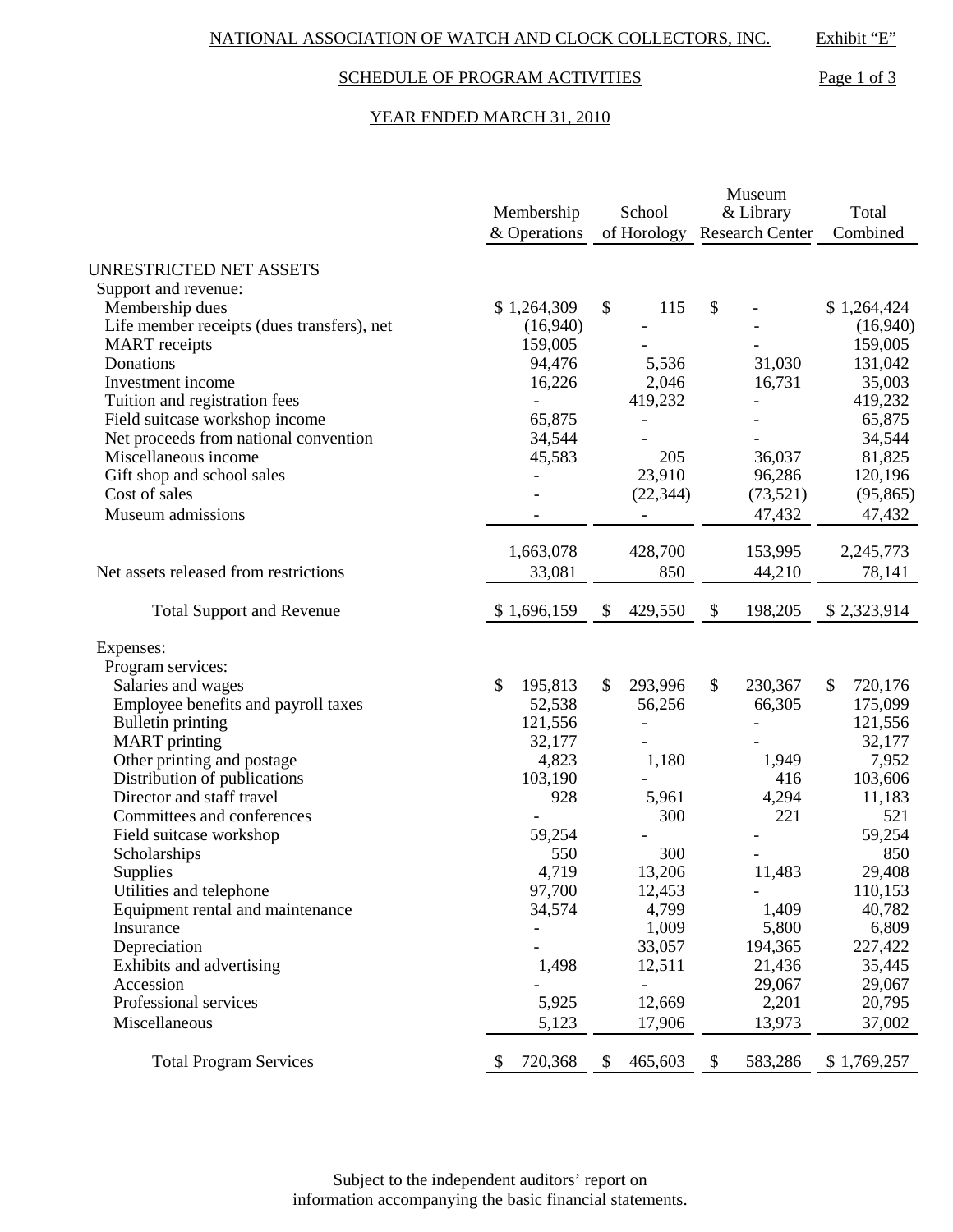# SCHEDULE OF PROGRAM ACTIVITIES Page 2 of 3

## YEAR ENDED MARCH 31, 2010

|                                                                                         | Membership<br>& Operations | School<br>of Horology | Museum<br>& Library<br><b>Research Center</b> |           | Total<br>Combined |
|-----------------------------------------------------------------------------------------|----------------------------|-----------------------|-----------------------------------------------|-----------|-------------------|
| <b>UNRESTRICTED NET ASSETS (Continued)</b>                                              |                            |                       |                                               |           |                   |
| Expenses (Continued):                                                                   |                            |                       |                                               |           |                   |
| Supporting services:                                                                    |                            |                       |                                               |           |                   |
| General and administrative:                                                             |                            |                       |                                               |           |                   |
| Salaries and wages                                                                      | \$<br>255,342              | \$                    | \$                                            |           | \$<br>255,342     |
| Employee benefits and payroll taxes                                                     | 95,177                     |                       |                                               |           | 95,177            |
| Director and staff travel                                                               | 39,387                     |                       |                                               |           | 39,387            |
| Committees                                                                              | 5,607                      |                       |                                               |           | 5,607             |
| Supplies                                                                                | 9,390                      |                       |                                               |           | 9,390             |
| Utilities and telephone                                                                 | 8,042                      |                       |                                               |           | 8,042             |
| Equipment rental and maintenance                                                        | 19,630                     |                       |                                               |           | 19,630            |
| Building rental and maintenance                                                         | 38,922                     | 5,014                 |                                               |           | 43,936            |
| Insurance                                                                               | 21,296                     |                       |                                               |           | 21,296            |
| Printing and postage                                                                    | 30,255                     |                       |                                               |           | 30,255            |
| Depreciation                                                                            | 121,597                    |                       |                                               |           | 121,597           |
| Professional services                                                                   | 54,767                     | 2,700                 |                                               |           | 57,467            |
| Advertising                                                                             | 16,803                     |                       |                                               |           | 16,803            |
| Telemarketing                                                                           | 22,312                     |                       |                                               |           | 22,312            |
| Website hosting                                                                         | 1,390                      |                       |                                               |           | 1,390             |
| Interest expense                                                                        | 23,709                     |                       |                                               |           | 23,709            |
|                                                                                         |                            |                       |                                               |           |                   |
|                                                                                         | 763,626                    | 7,714                 |                                               |           | 771,340           |
| Fundraising:                                                                            |                            |                       |                                               |           |                   |
| Salaries and wages                                                                      | 49,195                     |                       |                                               |           | 49,195            |
| Employee benefits and payroll taxes                                                     | 2,725                      |                       |                                               |           | 2,725             |
| Printing and postage                                                                    | 2,742                      |                       |                                               |           | 2,742             |
| Professional services                                                                   | 5,500                      |                       |                                               |           | 5,500             |
| Miscellaneous                                                                           | 2,575                      |                       |                                               |           | 2,575             |
|                                                                                         |                            |                       |                                               |           |                   |
|                                                                                         | 62,737                     |                       |                                               |           | 62,737            |
| <b>Total Supporting Services</b>                                                        | 826,363                    | 7,714                 |                                               |           | 834,077           |
| <b>Total Expenses</b>                                                                   | 1,546,731                  | 473,317               |                                               | 583,286   | 2,603,334         |
| INCREASE (DECREASE) IN UNRESTRICTED<br>NET ASSETS BEFORE CAPITAL<br><b>TRANSACTIONS</b> | 149,428                    | (43,767)              |                                               | (385,081) | (279, 420)        |
|                                                                                         |                            |                       |                                               |           |                   |
| <b>CAPITAL TRANSACTIONS</b><br>Net unrealized and realized gain on investments          | 440,671                    |                       |                                               |           | 440,671           |
| INCREASE (DECREASE) IN UNRESTRICTED<br><b>NET ASSETS</b>                                | \$<br>590,099              | \$<br>(43,767)        | \$                                            | (385,081) | \$<br>161,251     |